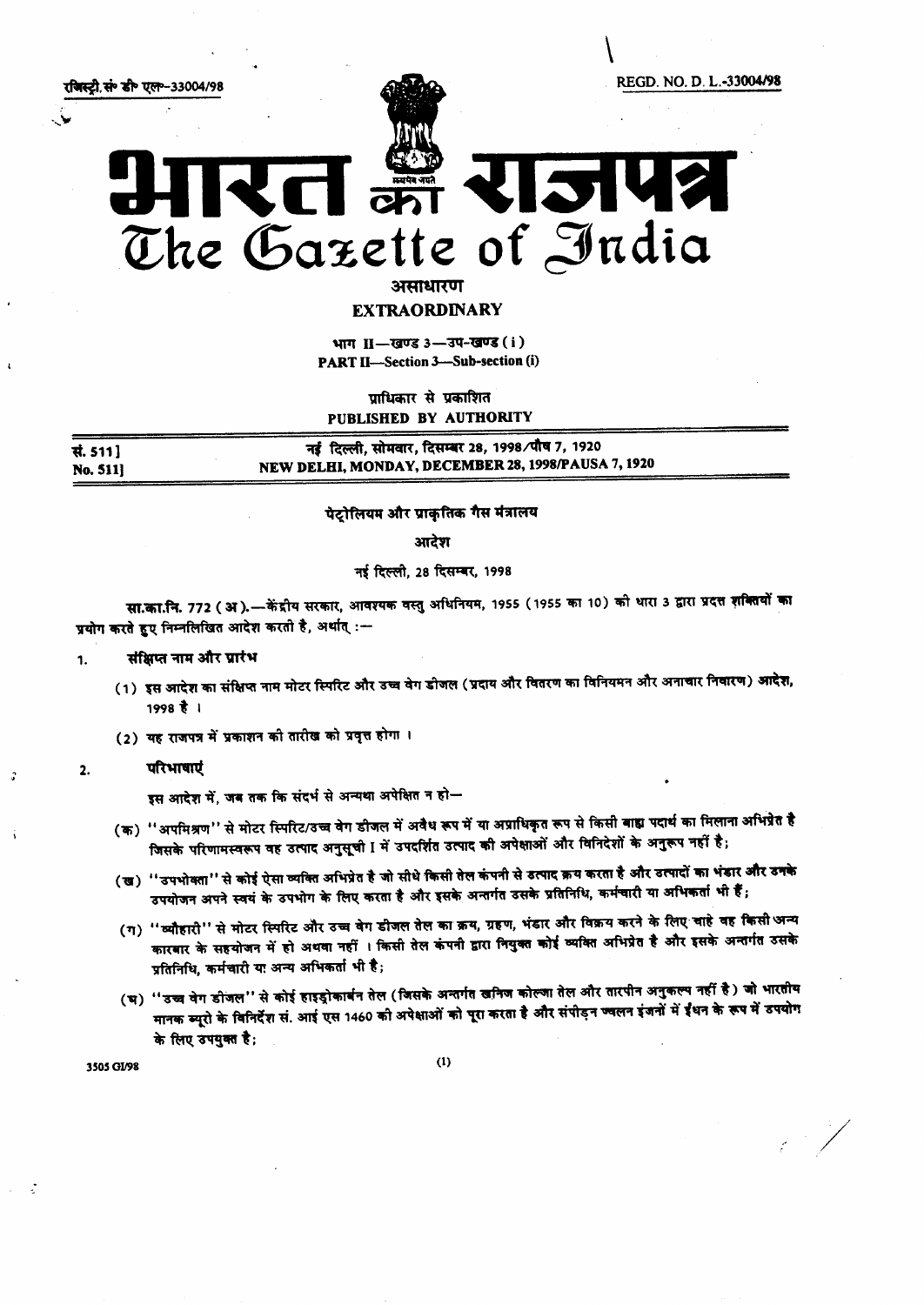(ङ) ''अनाचार'' के अन्तर्गत मोटर स्पिरिट और उच्च वंग डाजल का बाबत करने आर लान करने के सार सरकार समय रहे हैं।

- $(i)$  अपमिश्रण,
- $(ii)$   $Y^{TT}$
- $(iii)$  स्टाक अन्तर,
- $(iv)$  अप्राधिकृत विनिमय,

\ (

- (v) अप्राधिकृत क्रय,
- $(vi)$  अप्राधिकृत विक्रय,
- $(vii)$  अप्राधिकृत कब्जा,
- (viii) *31fml~.*
	- $(ix)$  विनिर्देशगत उत्पादों का विक्रय;
- (च) ''मोटर स्पिरिट'' से ऐसा कोई हाइड्रोकार्बन तेल (जिसके अन्तर्गत कच्चा खनिज तेल नहीं है) अभिप्रेत है, जो भारतीय मानक<br>(च) ''मोटर स्पिरिट'' से ऐसा कोई हाइड्रोकार्बन तेल (जिसके अन्तर्गत कच्चा खनिज तेल नहीं है ) अभिप्रे हैं ' माटर ास्पारट के साथ सा कार रुग्देजना ने परा राजरात्री को पूरा करता है। अपने स्फुलिंग प्रज्वलन इंजनों में ईंधन के रूप में उ<br>ब्यूरो के विनिर्देश सं. आई एस 2796 की अपेक्षाओं को पूरा करता है और जो स्फुलिंग प्रज्वलन इंजनों म के लिए उपयुक्त है;
- (छ) ''तेल कंपनी'' से केंद्रीय सरकार द्वारा प्राधिकृत कोई व्यक्ति, फर्म या कंपनी अभिप्रेत है जो उपभोक्ता या व्यौहारी को मोटर स्पिरिट या उच्च वेग डीजल के विक्रय में लगी हुई है;
- (ज) ''पेट्रोलियम'' का वहीं अर्थ होगा जो पेट्रोलियम अधिनियम, 1934 में है;
- (झ) ''भूपण'' से उत्पाद के परिवहन के लिए प्रयुक्त किए जाने वाले किसी आधान से या उत्पाद के भंडारण कि लिए प्रयुक्त किए ्यूपण प्लाउलाव के सालाही के सालाही को प्रयत्न करना अभिप्रेत है और इसके अन्तर्गत ऐसा आधान/पात्र को बि<br>जाने वाले किसी पात्र से उत्पाद का चुराना या चुराने का प्रयत्न करना अभिप्रेत है और इसके अन्तर्गत ऐसा आधान/पात्र को बि को कोई अप्राधिकृत प्रयत्न या कार्य भी है;
- (अ) "उत्पाद" से मोटर स्पिरिट और उच्च वेग डीजल तेल अभिप्रेत है;
- (ट) ''स्टाक अन्तर'' से अनुसूची 2 में दिए गए स्टाकों में अनुज्ञेय अन्तर के लिए सन्नियमों से परे अन्तर अभिप्रेत ह
- (ठ) ''परिवहन'' से ऐसा व्यक्ति अभिप्रेत है जिसे किसी तेल कंपनी, किसी व्यौहारी या किसी उपभो डीजल तेल का परिवहन करने के लिए प्राधिकृत किया गया है और इसके अन्तर्गत उसके प्रतिनिधि, कर्मचारी या अभिकर्ता भी है;
- (ड) ''अप्राधिकृत विनिमय'' से राज्य सरकार या तेल कम्पनियों द्वारा जारी किए गए निर्देशों के उल्लंघन से किसी व्यौहारी या उपभोक्ता से किसी अन्य व्यौहारी या उपभोक्ता या किसी अन्य व्यक्ति को उत्पादों का अन्तरण या प्राप्ति अभिप्रेत है;
- (ढ) ''अप्राधिकृत क्रय'' से तेल कम्पनियों द्वारा प्राधिकृत स्रोतों से भिन्न स्रोतों से उत्पादों का क्रय अभिप्रेत ह
- (5) साल के लिए करने हैं।<br>(ण) ''अप्राधिकृत विक्रय'' से राज्य सरकार या तेल कम्पनियों द्वारा इस प्रयोजन के लिए जारी किए गए निर्देशों के उल्लंघन में या इ आदेश के किसी उपबंध के उल्लंघन में किसी व्यौहारी या उपभोक्ता द्वारा किसी अन्य व्यौहारी या उपभोक्ता का अथवा किसा ज व्यक्ति को उत्पादों का विक्रय अभिप्रेत है;
- (त) "अप्राधिकृत कब्जा" से इस आदेश के उपबंधों के उल्लंघन में मोहर स्पिरिट या उच्च वेग डीजल का रखना या संबंधित तेल<br>(त) "अप्राधिकृत कब्जा" से इस आदेश के उपबंधों के उल्लंघन में मोहर स्पिरिट या उच्च वेग डीजल का रखना से अधीन कम्पनी द्वारा जारी किए गए विधिमान्य विक्रय दस्तावेजों के बिना व्यौहारी या किसी व्यक्ति के नियन्त्रण के अधीन किसी ऐसे पैट्रोलियम उत्पाद या उसके मिश्रण का रखना, जिसका अपमिश्रण के लिए उपयोग किया जा सकता है, अभिप्रेत है;
- (थ) ''.अतिप्रभार'' से किसी व्यौहारी द्वारा किसी ऐसी ''तेल कंपनी'' द्वारा जिससे व्यौहारी ने तेल का क्रय किया है, प्राधिकृत से उच्चतर कीमत पर मोटर स्पिरिट या उच्च वेग डीजल का विक्रय करना अभिप्रेत है;
- (द) ''विनिर्देशगत उत्पाद का विक्रय'' से किसी व्यौहारी द्वारा ऐसी क्वालिटी का मोटर स्पिरिट या उच्च वेग डीजल का विक्रय करना अभिप्रेत है जो मोटर स्पिरिट और उच्च वेग डीजल के लिए भारतीय मानव ब्यूरो का विनिर्देश संख्या आई एस 2796 और आ<mark>ई एस</mark> 1460 के अनुरूप नहीं है या अनुसूची ! के अनुरूप भी नहीं है ।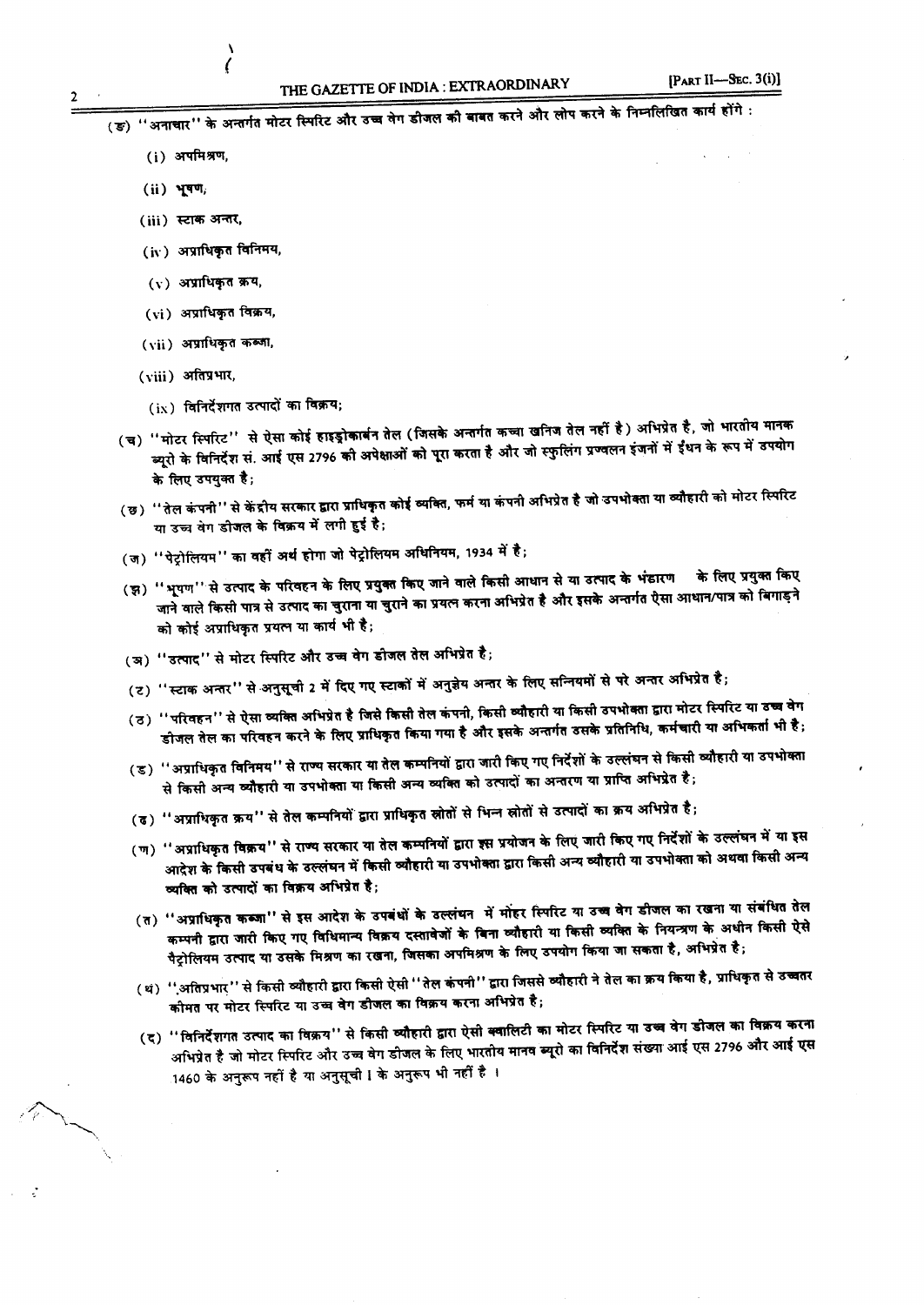3. उत्पाद का प्रदाय और परिवहन—

- i) प्रदाय स्थान से उत्पाद का परिवहन परिवाहक द्वारा ऐसे किसी आद्यान या टैंक ट्रक में किया जाएगा जिसे माप और वै<br>(i) प्रदाय स्थान से उत्पाद का परिवहन परिवाहक द्वारा ऐसे किसी आद्या लेकर राष्ट्रिय उत्पाद से जाने के लिए सं प्राधिकारी द्वारा यथा प्रमाणित और परिदान दस्तावेजों द्वारा समर्थित शुद्ध अंश-शोधन सहित उत्पाद ले जाने के लिए संबद्ध प्राधिकारी द्वारा यथा प्रमाणित आर पारदान दस्तावणा कारा समानत सुद्ध करें. ''' '' '' '''<br>प्राधिकारियों (विस्फोटक और परिवहन प्राधिकारी तथा तेल कम्पनी) द्वारा उचित प्रमाणित किया गया है और उसे भं<br>पुलिया का कार्य क्या कार्य क या वितरण स्थान पर क्वालिटी और मात्रा दोनों को बाबत वैसी ही अवस्था में परिदत्त करेगा जो उसे मूल प्रदाय स्थान से परिदत्त किए गए थे।
- (ii) परिवाहक यह सुनिश्चित करेगा कि उत्पाद का परिवहन केवल ऐसे आद्यानों या टैंक ट्रकों में किया जाएगा, जो समुचित र से सील बंद किए गए हों ।
- (iii) व्यौहारो/उपभोक्ता ऐसे आद्यान या टैंक ट्रकों का जिनमें वह उत्पाद प्राप्त करता है, यह सुनिश्चित करने के लिए <mark>निरीक्षण</mark> करेगा.—
	- (क) कि ऐसे आद्यानों/या टैंक ट्रक में जिसके अंतर्गत सीलें है, किसी भी रूप में कोई गड़बड़ नहीं की गई है;
	- (ख) कि उत्पादों की मात्रा और क्वालिटी तेल कम्पनियों द्वारा जारी किए गए परिदान दस्तावेजों के अनुसार **है और उत्पाद** को क्वालिटी अनुसूची I में उपदर्शित अपेक्षाओं के अनुसार है । इस प्रयोजन के लिए व्यौहारी/उपभोक्ता अनुसूची I का क्वालिटा जनुसूचा 1 ने 3 दिल्ली का लोकों के न्यूज़िक के दुर्ग और उत्पाद का नमूना रखेगा या ऐसे अन्य उ जो विहित किए जाएं;
	- $(\mathrm{i}\mathrm{v})$  व्यौहारी या तेल कम्पनी से भिन्न कोई व्याक्त या उनका आभकता, जतनान नन्दार संदेख संस्थान के विक्र $\overline{\mathbf{q}}$  ग नहीं लगेगा ।
	- (v) कोई व्यक्ति, अनुसूची I में यथा विनिर्दिष्ट मोटर स्पिरिट या उच्च वेग डीजल से भिन्न कोई ऐसे पैट्रोलियम उत्पाद या उसका मिश्रण, किसी रूप में; किसी नाम, ब्रांड या नाम पद्धति के अधीन विक्रय या विक्रय का करार नहीं करेगा जो स्फुलिंग न्निर्ण, न्यूला रूप ने, न्यूला में जी करना में ईंधन के रूप में प्रयोग किया जा सकता है या उसके लिए आशयित है ।<br>प्रज्वलन इंजनों या संपीडन प्रज्वलन इंजनों में ईंधन के रूप में प्रयोग किया जा सकता है या उसके लिए आशयित है ।
	- (vi ) कोई व्यौहारी, परिवाहक, उपभोक्ता या कोई अन्य व्यक्ति किसी भी रीति में पूर्वोक्त खंड 2 (ङ) में सूचीबद्ध कोई अ नहीं करेगा।
	- (vii) मोटर स्पिरिट और उच्च वेग डीजल तेल का परिदान या विक्रय पम्प निकास केन्द्रों से किया जाएगा ।

## 4. तलाशी और अभिग्रहण की शक्ति

(क) यथास्थिति केन्द्रीय सरकार या राज्य सरकार द्वारा साधारण या विशेष आदेश द्वारा सम्यक रूप से प्राधिकृत केन्द्रीय सरकार य "{IIRI~ 1Ii1~ ~ 31f~ ~ ~ oq-3t.n~ (~~ '1ft)ctT-qm <sup>~</sup> <sup>~</sup> 1Ii1ctTt~ <sup>~</sup> 3t~ <sup>~</sup> अधिकारी से अन्यून को पंक्ति का संबंधित तेल कंपनी का कोई अधिकारी, इस आदेश के उपबंधों के अनुपालन को सुनिश्चित करने के विचार से या स्वयं का यह समाधान करने के प्रयोजन के लिए कि इस आदश या तद्यान किए गए कि आदेश कि न उ<br>किया गया <mark>है</mark> -

- (i) किसी स्थान या परिसरों में प्रवेश और तलाशी ले सकेगा जिनका किसी व्यौहारी, पविहनकर्ता, उपभोक्ता या किसी ऐसे अ<br>'पुलिसी स्थान या परिसरों में प्रवेश और तलाशी ले सकेगा जिनका किसी व्यौहारी, पविहनकर्ता, उपभोक्ता या किया का उ व्यक्ति द्वारा जो ऐसे व्योहारी/परिवहनकर्ता/उपभोक्ता या किसी अन्य व्यक्ति का कर्मचारी या अभिकर्ता है, उपयोग किया जा रहा है या उपयोग किए जाने को आशंका है, जिसको बाबत यह विश्वास करने का कारण है कि इस आदेश के उपबंधों <mark>का उलंघन</mark> किया गया है/किया जा रहा है या उलंघन किया जाने वाला है।
- $\,$  (ii )  $\,$  किसी व्यक्ति या यान अथवा पात्र को रोक सकेगा और उसकी तलाशी ले सकेगा जिसका उत्पाद के एक स्थान से दूसरे स्थान तक .<br>ले जाने के लिए उपयोग किया जाता है या उपयोग किया जाना आशयित है।
- (iii) किसी व्यौहारी, परिवहनकर्ता, उपभोक्ता या किसी अन्य व्यक्ति के <sup>द</sup> या अन्य दस्तावेजों अथवा किसी स्टाक का निरीक्षण कर सकेगा जिनको किसा व्याहारा, पारंपहंचकता था उपनामता या अभिकर्ता होने को आशंका है।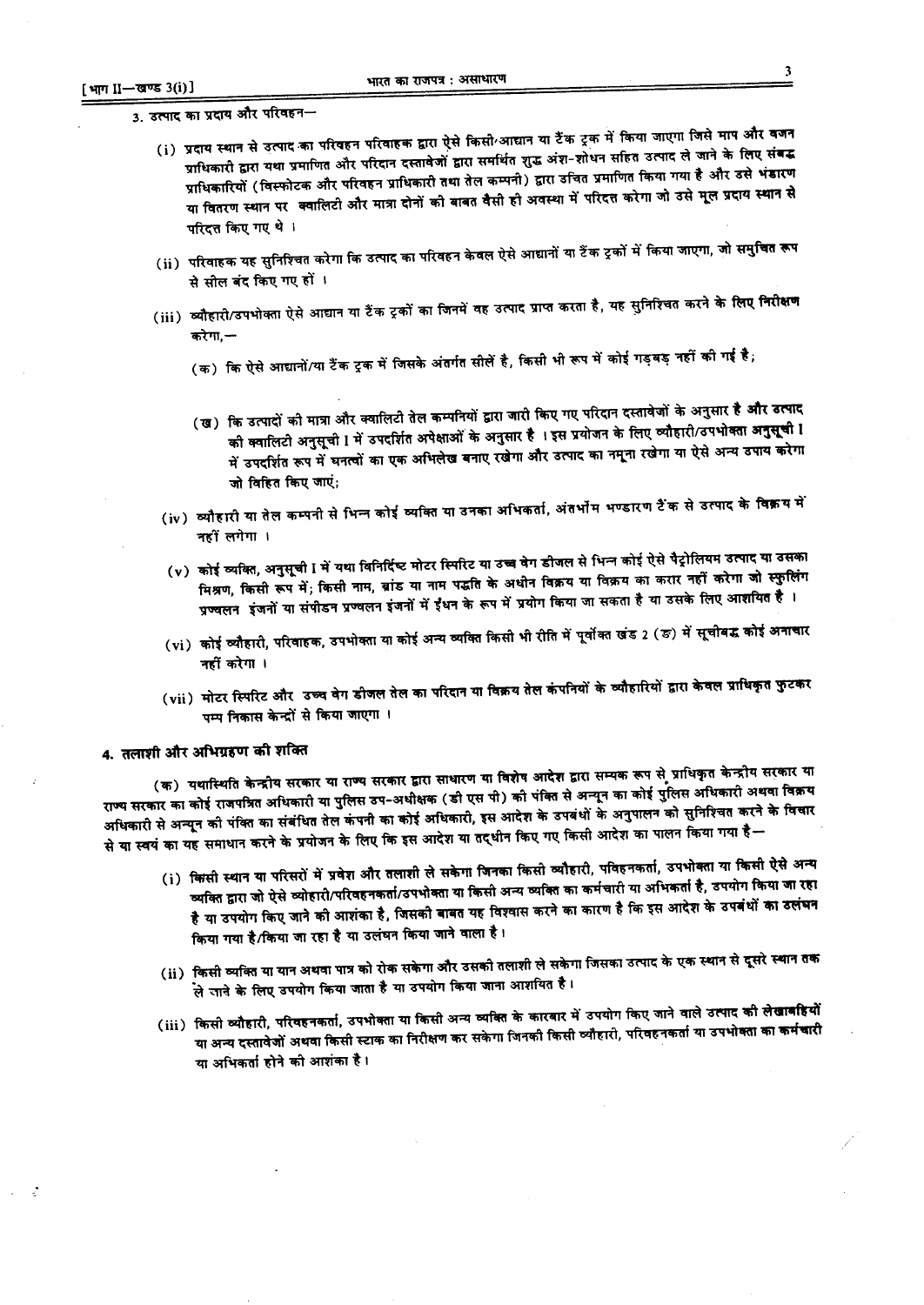# (iv) ऐसे उत्पाद के नमून और/या उत्पाद के किसी स्टॉक को अभिग्रहण कर सकेगा, जिसके बारे में किसी अधिकारी का विश्वास करने का यह कारण है कि इस आदेश का उलंघन किया गया है या उलंघन किया जा रहा है अथवा उलंघन किया जाने वाला है और तत्पश्चात् वह ऐसे स्टाक/मदों को इस प्रकार अभिग्रहण करने के पश्चात् अधिकारिता रखने वाले कलेक्टर के समक्ष, आवश्यक वस्तु अधिनियम, 1955 (1955 का 10) के अधीन पेश किए जाने को सुनिश्चित करने के लिए और इस प्रकार पेश करने के लंबित रहने तक उनकी सुरक्षित अभिरक्षा के लिए सभी आवश्यक कदम उठाएगा।

(ख) प्राधिकृत अधिकारी, खंड (क)(iv) के अधीन उपबंधित अभिग्रहण करने को शक्ति का प्रयोग करते समय, ऐसा करने के कारणों को लेखबद्ध करेगा और उसकी एक प्रति, व्यौहारी, परिवहनकर्ता, उपभोक्ता या किसी अन्य संबंधित व्यक्ति को देगा।

(ग) तलाशी और अभिग्रहण के संबंध में दंड प्रकिया संहिता 1973 (1974 का 2) को धारा 100 के उपबंध यथाशक्य इस आदेश के अधीन तलाशियों और अभिग्रहणों को लागू होंगे।

#### $\,$ s. उत्पाद का नमुना तैयार करना $\,$

(1) खंड 4 में प्राधिकृत अधिकारी यह जांच करने के लिए कि उत्पाद का घनत्व और⁄या अन्य परिमितियां अनुसूची 1 में उ अपेक्षाओं के अनुरूप हैं, यथास्थिति टैंक, नोजल, घान या पात्र से नमूना लेगा।

(2) खंड 4 में प्राधिकृत अधिकारी, प्रत्येक मोटर स्प्रिट के एक लीटर के छः नमूने या प्रत्येक उच्च गति डीजल के एक लीटर के तीन<br>नमूने, मोटर स्प्रिट (उच्च गति डीजल का एक) के दो नमूने लेगा, उन पर हस्ताक्षर करेगा और उन्हें सीलबंद नमून, माटर ास्प्रट ( उच्च गात डाजल का एक ) के दो नमून लगा, उने पर रखादार गए गया है के आन्दो को परिरक्षित रखने के अनुदेश सहित<br>अथवा संबंधित व्यक्ति को, उनके परीक्षण या अन्वेषण पूरे होने तक उसकी सुरक्षित अभिरक्षा में नमूने क पावती देगा तथा एम एस (और⁄या एच एस डी का एक) के दो नमूने, संबंधित कंपनी या विभाग द्वारा रखे जाएंगे और एम एस (और⁄या एच एस र्डी का एक) के बाकी दो नमूनों का उपयोग प्रयोगशाला विश्लेषण के लिए किया जाएगा।

(3) नमूनों को स्वच्छ गिलास या अलुमिनियम के आधानों में लिया जाएगा। नमूनों को लेने के लिए प्लास्टिक आधानों का उपयोग नहीं किया जाएगा।

(4) नमूने के लेबल को उस अधिकारी द्वारा जिसने नमूना लिया है, और व्यौहारी या परिवहनकर्ता या संबंधित व्यक्ति अथवा उसके ~~ <sup>~</sup> ~~ <sup>~</sup> <sup>~</sup> ~e.-TfUf ~ "!AT~ ~ ~ "R <sup>~</sup> ~~, <sup>~</sup> ~-~ 1IiT~, ~ 1fI1"'"", ~ प्रातानाय द्वारा समुका समय स रूरतायारत कि के कारण कर रूप कर कर के प्रकार के प्रतिनिधि का नाम और इस्ताक्षर की बाबत ज<br>अधिकारी का नाम और इस्ताक्षर, व्यौहारी या परिवहनकर्ता या संबंधित व्यक्ति या उपके प्रतिनिधि का नाम और इस्त होगी ।

(5) प्राधिकृत अधिकारी, उपखंड (2) के अधीन लिए गए उत्पाद के नमूने को, इस आदेश से <mark>उपाबद्व अनुसूची 3 में उल्लिखित</mark> किसी प्रयोगशाला को, या ऐसी अन्य प्रयोगशाला को, जो सरकार द्वारा इस प्रयोजन के लिए अधिसूचित की जाए, यह जांच करने के विचार से कि उत्पाद का घनत्व और/या अन्य परिमितियां, अनुसूची ! में उपदर्शित अपेक्षाओं के अनुरूप हैं, विश्लेषण के लिए दस दिन के भीतर भेजेगा।<br>कि उत्पाद का घनत्व और/या अन्य परिमितियां, अनुसूची ! में उपदर्शित अपेक्षाओं के अनुरूप हैं, वि

## $\epsilon$ . केन्द्रीय सरकार की निदेश जारी करने की शक्ति—

केन्द्रीय सरकार समय-समय पर, किसी व्यौहारी, परिवहनकर्ता या उपभोक्ता अथवा किसी अन्य व्यक्ति को किसी साधारण या विशेष क द्राय सरकार समय-समय पर, मिला कराया कर समय कर के भंडारण, विक्रय, परिवहन और व्ययन के लिए अ<br>आदेश द्वारा, ऐसे निदेश जारी कर सकेगी जो वह मोटर स्प्रिट या उच्च गति डीजल के भंडारण, विक्रय, परिवहन और व्ययन के समझे तथा ऐसे निदेशों के जारी होने पर, ऐसे व्यौहारी, परिवहनकर्ता या उपभोक्ता या उनका पालन करने के लिए आबद्ध होंगे।

# 7. आदेश के उपबंध का राज्य सरकारों आदि के पूर्व आदेशों पर अभिभावी होना $-$

इस आदेश के उपबंधों का, इसके प्रारंभ से पूर्व किसी राज्य सरकार द्वारा या ऐसी राज्य सरकार के किसी अधिकारी द्वारा दिए गए <sup>बि</sup><br>पुलिए किसी का लोप किया ् इस आदेश के उपबंधा का, इसके प्रारंभ से स्वाम का सारम के लिए करने के पूर्व किया गया है या करने का लोप किया ग<br>आदेश में किसी बात के होते हुए भी, केवल उन बातों के सिवाय जिन्हें इस प्रकार प्रारंभ होने के पूर्व किया गया है या है. प्रभाव होगा।

#### 8. निरसन और व्यावृति

 $\mathcal{A}$ 

-

(1) मोटर स्प्रिट और उच्च वेग डीजल (प्रदाय और वितरण में अनाचार निवारण) आदेश, 1990 का एतद्द्वारा निरसन किया जाता है।

(2) ऐसे निरसन के होते हुए भी मोटर स्मिरिट और उच्च वेग डीजल (प्रदाय और वितरण में अनाचार निवारण) आदेश, 1990 के<br>पुर्व के सामान के प्रति हुए भी मोटर स्मिरिट और उच्च वेग डीजल (प्रदाय और वितरण में अनाचार निवारण) साम्रक्षाओं क तहत कुछ किए गए अथवा कोई कार्रवाई, जहां तक यह इस आदेश के प्रावधानों के अनुरूप नहीं है, इस आदेश के तदनुरूपी प्रावधानों के तहत किया गया माना गया या को गई मान ली जाएगी।

[फ़ा. सं. पी-11013/1/97-वितरण]

देवी दयाल, अपर सचिव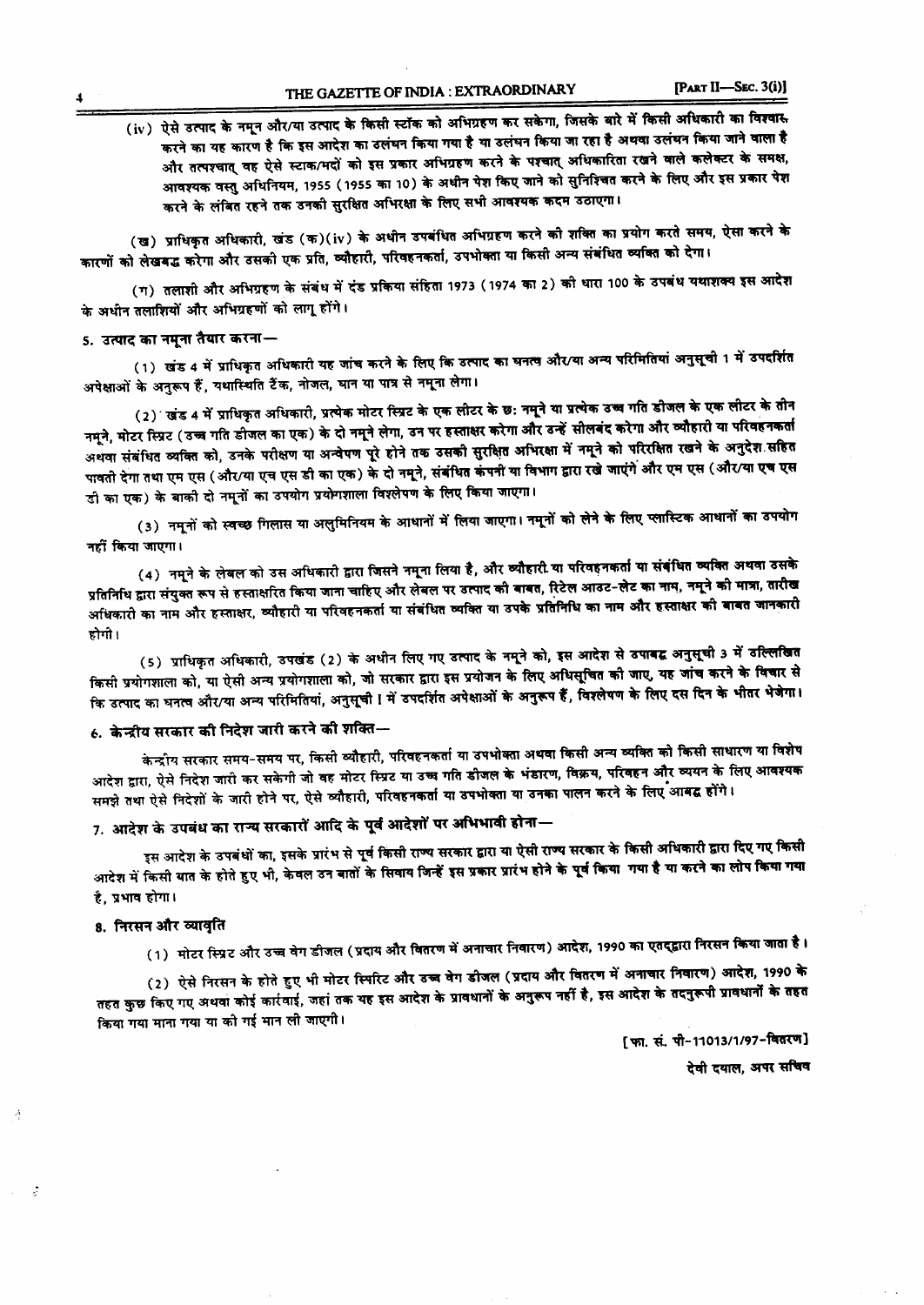[भाग II-खण्ड 3(i)]

## आई स्स 2796 : 1995

 $\label{eq:2.1} \frac{1}{\sqrt{2\pi}}\int_{\mathbb{R}^{2}}\left|\frac{d\mathbf{r}}{d\mathbf{r}}\right|^{2}d\mathbf{r}=\frac{1}{2}\int_{\mathbb{R}^{2}}\left|\frac{d\mathbf{r}}{d\mathbf{r}}\right|^{2}d\mathbf{r}.$ 

# अनुसूची- ।

\$ €∏र\ 2 !क} देखें !

तासिका ।: मोटर गैसोलीन से संवीधत जरूरते

## है इतरा 4.1.1, 4.3 तथा 4.4.1 है

| डनी.           | विशेषताये                                                                           |                         | जरुरते                            |              |                               | सेवर्म ले |
|----------------|-------------------------------------------------------------------------------------|-------------------------|-----------------------------------|--------------|-------------------------------|-----------|
|                |                                                                                     | $87$ अक्टेन             | 87 अक्टेन                         | 93 आक्टेन    | आईस्स। 448                    | इस मानक   |
|                |                                                                                     | सीसारीइत                | सीसायुक्त                         | सीसायुक्त    | का पीः                        | का अनुबंध |
| 3 <sup>1</sup> | 828                                                                                 | 838                     | $8 + 8$                           | 多58          | 868                           | 171       |
| Ιğ             | रंग दृश्य                                                                           | रंग विडीन               | नारैगी                            | साल          |                               |           |
| 2 <sup>3</sup> | 50 डिग्री सेंटीग्रेड पर 3 रुच के<br>संबंध में कोपर स्टिप कोरोजन                     |                         | ----- सं0 । से अधिक नहीं-----     |              | १ पी : । 5                    |           |
| 38             | 50 डिग्री सैटीग्रेड पर धनत्व,                                                       |                         | --सीमित नडी लेकिन बताया जाना डै-- |              | १० । गरि १                    |           |
|                | ਥਿ-ਧ਼ਾ- / ਦਸ <sup>3</sup>                                                           |                         |                                   |              | $  \mathbf{r}   \mathbf{r}  $ |           |
| 48             | जासवन                                                                               |                         | --सीमित नडी सेकिन बताया जाना है-- |              |                               |           |
|                | आरीभक स्वधन अंक<br>₩ğ                                                               | $10 - 45$               | $10 - 45$                         | $10 - 45$    |                               |           |
|                | मां 70 डिग्री सेेटीग्रेड तक<br>निकासी १६70 ,परिमाण<br>के रुप में प्रतिशत            |                         |                                   |              |                               |           |
|                | 100 डिग्री सेेटीग्रेड तक<br>ग≬<br>निकासी १४-। 00 ई,परिमाण<br>के रूप में प्रतिशत     | $40 - 70$               | $40 - 70$                         | $40 - 70$    |                               |           |
|                | पां 180 डिग्री सेटीग्रेड तक<br>निकासी १४-180 !,परिमाण<br>के रूप में प्रतिशत,न्यूनतम | 90                      | 90                                | 90           |                               |           |
|                | १४.९ औतम क्वथन अंक,                                                                 | $215$ डिग्री            | 215 डिग्री                        | 215 किश्नी   |                               |           |
|                | अधिकतम                                                                              | सेटीग्रेड<br>           | सेटीग्रेड                         | वेटीग्रेड    |                               |           |
|                | या अवशोष,परिमाण के रुप<br>मे प्रतिशत, अधिकतम                                        | $\overline{\mathbf{2}}$ | $\overline{\mathbf{2}}$           | $\mathbf{2}$ |                               |           |
|                | 5 हैं अक्टेन जरूरतेः                                                                |                         |                                   |              |                               |           |
|                | क!ीरसर्व आपटेन नंबर,न्यूनतम                                                         | 87                      | 87                                | 93           | <i>रेपी</i> :27 हैं           |           |

्राज्ञ संस्था संस्था ।<br>संस्कृत संस्था संस्था हो<mark>।</mark><br>संस्कृत संस्कृत संस्कृत संस्कृत संस्कृत संस्कृत संस्कृत संस्कृत संस्कृत संस्कृत संस्कृत संस्कृत संस्कृत संस्कृ

न्यूनतम

साइं स्टी-नोक सुवकांक 82

} बारजोरन+स्मजोरन } / 2

पोटेन्सियल गर्म,जी/रूम<sup>3</sup>,अधिकतम 50

 $\dot{\omega}$ 

 $\pmb{\mathcal{N}}$ 

 $\omega = \frac{\pi}{2}$ 

 $\mathcal{S}_\varphi$ 

 $\overline{\mathbf{2}}$ 

 $\frac{1}{2}$ पी:26

्बोर

≬पीः27 ई

 $\bullet$ 

i.

88

50

82

50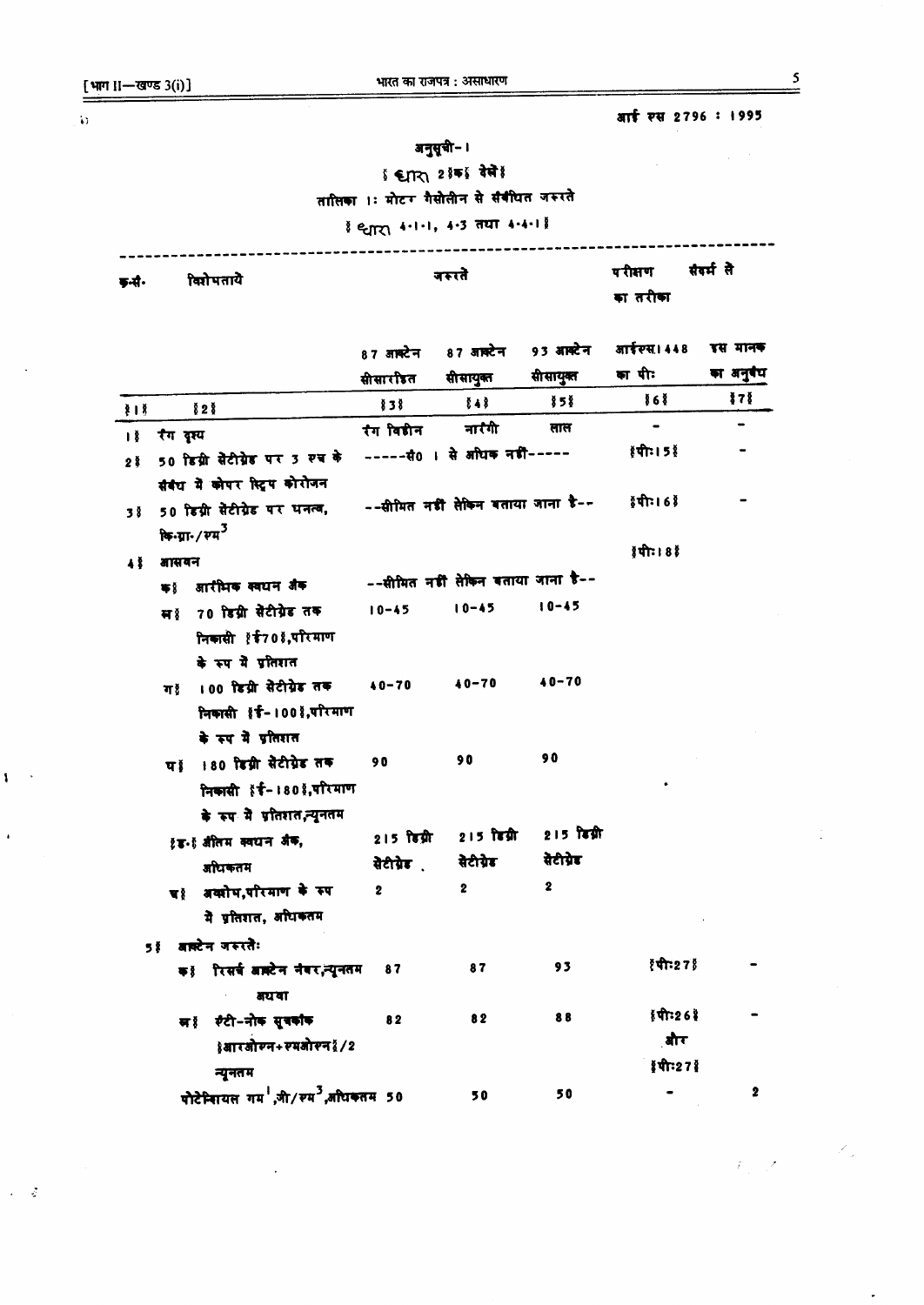$\label{eq:2.1} \frac{1}{2} \int_{\mathbb{R}^3} \frac{d^2}{dx^2} \, dx = \frac{1}{2} \int_{\mathbb{R}^3} \frac{d^2}{dx^2} \, dx$ 

| (1)            | (2)                                                                                                                                                                  | (3)       | (L)           | (5)          | (6)                     | ं बह<br>(7) |  |
|----------------|----------------------------------------------------------------------------------------------------------------------------------------------------------------------|-----------|---------------|--------------|-------------------------|-------------|--|
|                | 7 ई इगोजस्टैट गम,जी/रम <sup>3</sup> ,अधिकतम                                                                                                                          | 40        | 40            | 40           | जेट सोसबेट              |             |  |
|                |                                                                                                                                                                      |           |               |              | वारह¦                   |             |  |
|                | 8 १ × गंधक,कुल,मात्रा के रूप में प्रतिशत, 0-20<br>अधिकतम                                                                                                             |           | $0 - 20$      | $0 - 20$     | {पी:34 ई                |             |  |
| 9 <sup>8</sup> | सीसा जैरा थीबी के रूप में हु <sup>3</sup><br>जी/।, अधिकतम                                                                                                            | $0 - 013$ | $0 - 56$      | $0 - 80$     | है थी:38 हैं<br>अथवा    |             |  |
|                |                                                                                                                                                                      |           |               |              | ≬पीः82 ई                |             |  |
|                | 108 38 डिग्री सेंटीग्रेड पर बांडक्ल<br>वाम्प दबाव, त्आर वीपी १ केपीर                                                                                                 | $35 - 70$ | $35 - 70$     | $35 - 70$    | हेपी:39 है <sup>5</sup> |             |  |
|                | ।।१ गेसोलीन-अल्कोडल सम्मिश्रणों की                                                                                                                                   |           |               |              |                         | अनुबंध ख    |  |
|                | जल सहनशक्ति-फेज प्रृथकरण के                                                                                                                                          |           |               |              |                         |             |  |
|                | लिर ताप 0" सेटीग्रेड,अधिकतम                                                                                                                                          |           |               |              |                         |             |  |
|                | क <sup>ू</sup> ग्रीम्म <sup>6</sup>                                                                                                                                  | 10        | $\mathbf{10}$ | $\mathbf{0}$ |                         |             |  |
|                |                                                                                                                                                                      | 0         | 0             | 0            |                         |             |  |
|                | । 2 } वाष्प लाक सुचकांक १ वी रलआई }                                                                                                                                  |           |               |              |                         |             |  |
|                | \$वीरलआई-10आरबीपी+7ई70 %,                                                                                                                                            |           |               |              |                         |             |  |
|                | अधिकतम                                                                                                                                                               |           |               |              |                         |             |  |
|                | क≬ ग्रीम्म <sup>6</sup>                                                                                                                                              | 750       | 750           | 750          |                         |             |  |
|                | स्र{अन्य महीने<br>केवल रिफाइनरी पर किया जाना है तथा परीक्षण सीमा बहुक्रियात्मक योगजो, यदि उपयोग में लार गर हो,                                                       | 950       | 950           | 950          |                         |             |  |
|                | के सैयोजन से पहले के उत्पादों के विभय में है, तथापि वहुक्रियात्मक योगजों का उपयोग निर्माता को योगजों के                                                              |           |               |              |                         |             |  |
|                | सैयोजन से पूर्व के उत्पादों के विषय में इस अपेक्षा को पूरा करने के लिए घूट नहीं देता है।                                                                             |           |               |              |                         |             |  |
| $\mathbf{2}$   | तैयारी तडत। ऐसे समय तक र रस टी रम डी/873-88 १4 घटा अवधि हैं का अनुसरण किया जारगा।                                                                                    |           |               |              |                         |             |  |
|                | गैसोलीन पर यह परीक्षण बहुक्रियात्मक डिटर्जेन्ट/डिस्परजेन्ट योगजो के सैयोजन से पहले किया जाश्गा क्योंकि                                                               |           |               |              |                         |             |  |
|                | यह परीक्षण में बाधा डाल सकते हैं।                                                                                                                                    |           |               |              |                         |             |  |
| 3.             | सीसा औरा को सरकारी निवेशो, जैसे डी कभी अधिसुधित किए जाते डै, के अनुसार चरणवट रुप से कम किया                                                                          |           |               |              |                         |             |  |
|                | जारगा तथा सीसा जरुरते तद्नुसार लागू डोगी।                                                                                                                            |           |               |              |                         |             |  |
| 4              | सीसा रोडत गैसोसीन के संबंध में परीक्षण पढात र रस टी रुम डी 5058/आई पी 352 का बनुसरण                                                                                  |           |               |              |                         |             |  |
|                | किया जारगा।                                                                                                                                                          |           |               |              |                         |             |  |
| 5              | गैसोलीन-अल्कोइल सम्मिश्रणो के संबंध में अनुवंध "क" में दी गई शुष्क बाष्प परीक्षण पर्दात का अनुसरण                                                                    |           |               |              |                         |             |  |
|                | किया जारगा।                                                                                                                                                          |           |               |              |                         |             |  |
| 6              | भारत के मध्य रूव उत्तरी मैदानी भागों में मई से जुलाई तक।<br>शरद ऋतु में यह अन्ना की जाती है कि उत्तरी पर्वतीय क्षेत्र में तापमान जीरो डिग्री सैटीग्रेड से अपेक्षाकृत |           |               |              |                         |             |  |
| 7              | कम डो सकता है अतः 10 डिग्री सैटीग्रेड तापमान तक फेज पृथकरण नहीं डोगा।                                                                                                |           |               |              |                         |             |  |
|                | सैशोधन सै0 । मार्च, 1997 से ___ तक आई स्स 2796: 1995 मोटर गैसोलीन - विनिर्देश                                                                                        |           |               |              |                         |             |  |
|                | हैडितीय सैशोधन !<br>× १पूरु 3, तातिका ।, इम सं0 १८१, कालम 31-"0-20" के लिए "0-15" प्रतिस्यापित करें।                                                                 |           |               |              |                         |             |  |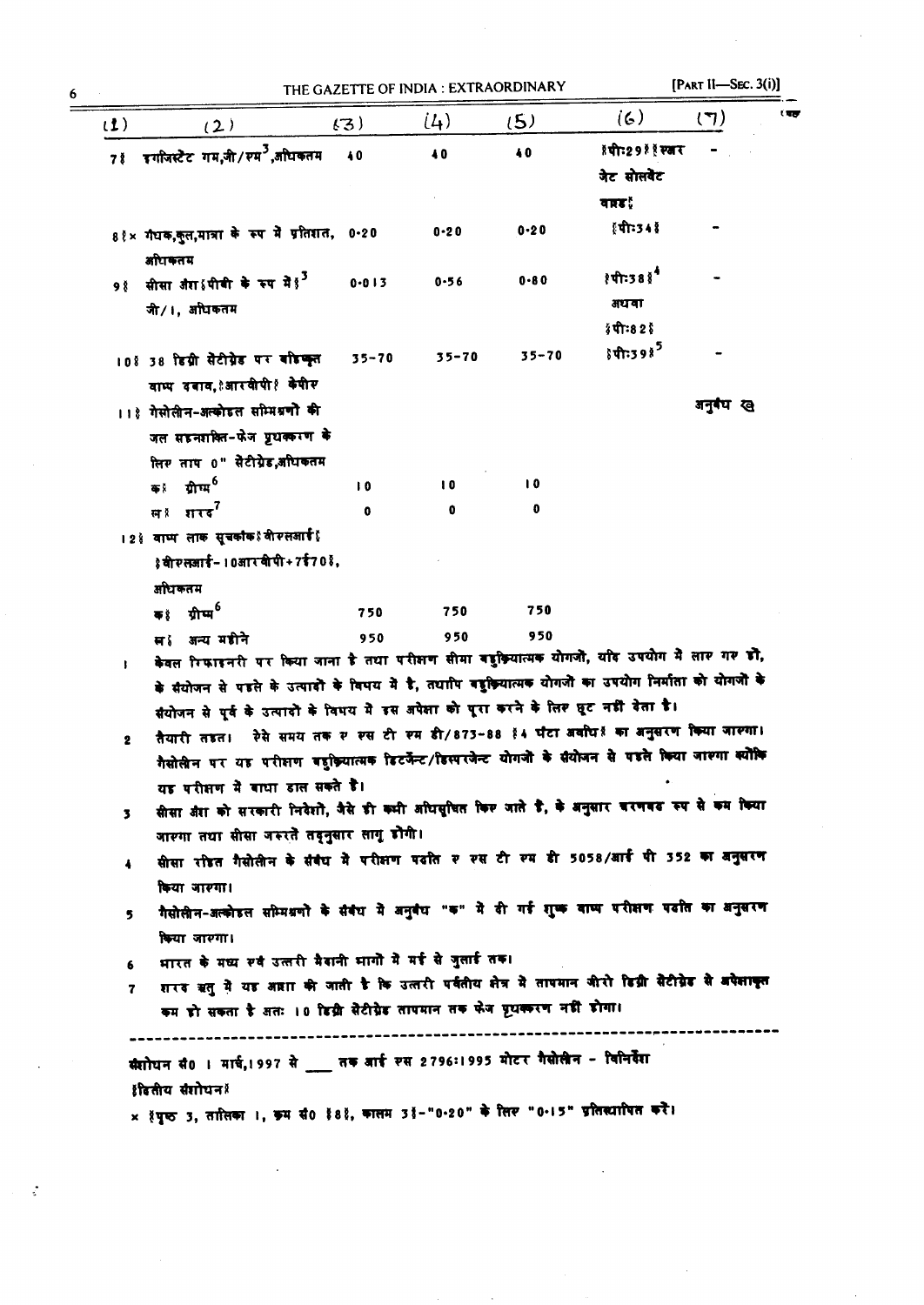[भाग ।।-खण्ड 3(i)]

 $\ddot{\phantom{1}}$ 

 $\epsilon \sim 2$ 

**The contract of the contract of the contract of the contract of the contract of the contract of the contract of** 

 $\overline{7}$ 

|              |                                                              |                                             | बार्ड रख 1460: 1995                 |
|--------------|--------------------------------------------------------------|---------------------------------------------|-------------------------------------|
|              |                                                              | तालेका । इंग्लस ईयनो के लिश बपेसार          |                                     |
|              |                                                              | 1 थारा 4.2                                  |                                     |
| \$080        | <b>क्योपतारे</b>                                             | बपेसारे रूप रूप डी                          | परीप्तण का तरीका निम<br>को संदार्भत |
| 第1卷          | $\frac{1}{2}$ 2 $\frac{1}{4}$                                | 836                                         | ë 4 é                               |
|              | रावेडटी, अकाबीनक                                             | रा्न्य                                      | पी:2                                |
| $\cdot$      | रमेडटी, कुल, के ओ स्व/ग्रा. का                               |                                             |                                     |
| 2.           | ॉभ-ग्रा- ऑध-                                                 | $0 - 30$                                    | पाः2                                |
|              | रान, इव्यमान बारा प्रोतशत, अधि.                              | 0.30                                        | पी:4                                |
| 3.           | 10 प्रांतशत अवशेष पर कार्बन                                  |                                             |                                     |
| 4.           | अवशेष श्रीमाबाटम १, इव्यभान डारा                             |                                             |                                     |
|              | प्रांतशत, अधिकतन                                             | $0.35$ <sup>1</sup>                         | <b>TT: 8</b>                        |
|              | सीटेन संस्या <sup>2</sup> है, न्यून.                         | $45^{8}$                                    | पाः ९                               |
| 5.           | पोर प्वार्थ <sup>13</sup> हं अधि-                            | सर्वी के तिर 6 <sup>0</sup> सा और गर्भ      | पी: । 0                             |
| 6.           |                                                              | के त्लर 18 <sup>0</sup> सा <sup>4</sup>     |                                     |
| 7.           | 100 सां पर 3 घंटे के लिए                                     |                                             | पीः । 5                             |
|              | तांवा स्ट्रिय से सारण                                        | संख्या । से क्रम नही                        |                                     |
| $8 -$        | आसवन, <sup>0</sup> सा पर 90 प्रांतशत                         |                                             |                                     |
|              | वात्यूम रिकवरी, अधि-                                         | 366                                         | पाः । 8                             |
| 9.           | फ् <b>लेश प्वा</b> र्डट <sup>5</sup> है                      |                                             | पी:20                               |
|              | क <sub>डे</sub> रवेत, <sup>0</sup> र्सा, न्यून               | 32                                          |                                     |
|              | पेन्सकी - भार्टेन्स, <sup>0</sup> सी, न्यून<br>सः            |                                             | पा:2।                               |
| $10-$        | काइनमैटिक विस्कोसिटी, सा रस टी,                              |                                             |                                     |
|              | 40 <sup>0</sup> सां पर                                       | 1-8 से 5-0                                  | पी:25                               |
| $\mathbf{u}$ | तलहट, इव्यमान डारा प्रांतरात, मांध-                          | $0 - 05$                                    | पी:30                               |
| $12-$        | 15 <sup>0</sup> सा पर धनत्व, <i>कि-भ्रा-/रम</i> <sup>2</sup> | 820-880                                     | पाः ३ २                             |
| $13-$        | कुल गैथक <sup>6</sup> हं उव्यमान बारा प्रांतशत,              | $1 - 0$                                     | पी:33                               |
|              | ৰাঘ-                                                         |                                             |                                     |
| 14.          | जल मात्रा, बाल्यूम ढारा प्रोतशत, अधि-                        | $0 - 05$                                    | पी:40                               |
| $15-$        | कोल्ड ॉफस्टर प्लगिंग प्वाईट                                  |                                             | पाः । । 0                           |
|              | इसा रफ यो या। 21- अधि-                                       | सर्वा के लिए 9 सा बोर गर्मी                 |                                     |
|              |                                                              | के 'सिंस 21 <sup>0</sup> सी <sup>4</sup> है |                                     |
|              | कुत तलछट, 'मि-ग्रा- प्रांत । 00<br>16.                       |                                             |                                     |
|              | ॉमनी- 1, डांधकतम                                             | 1.6                                         |                                     |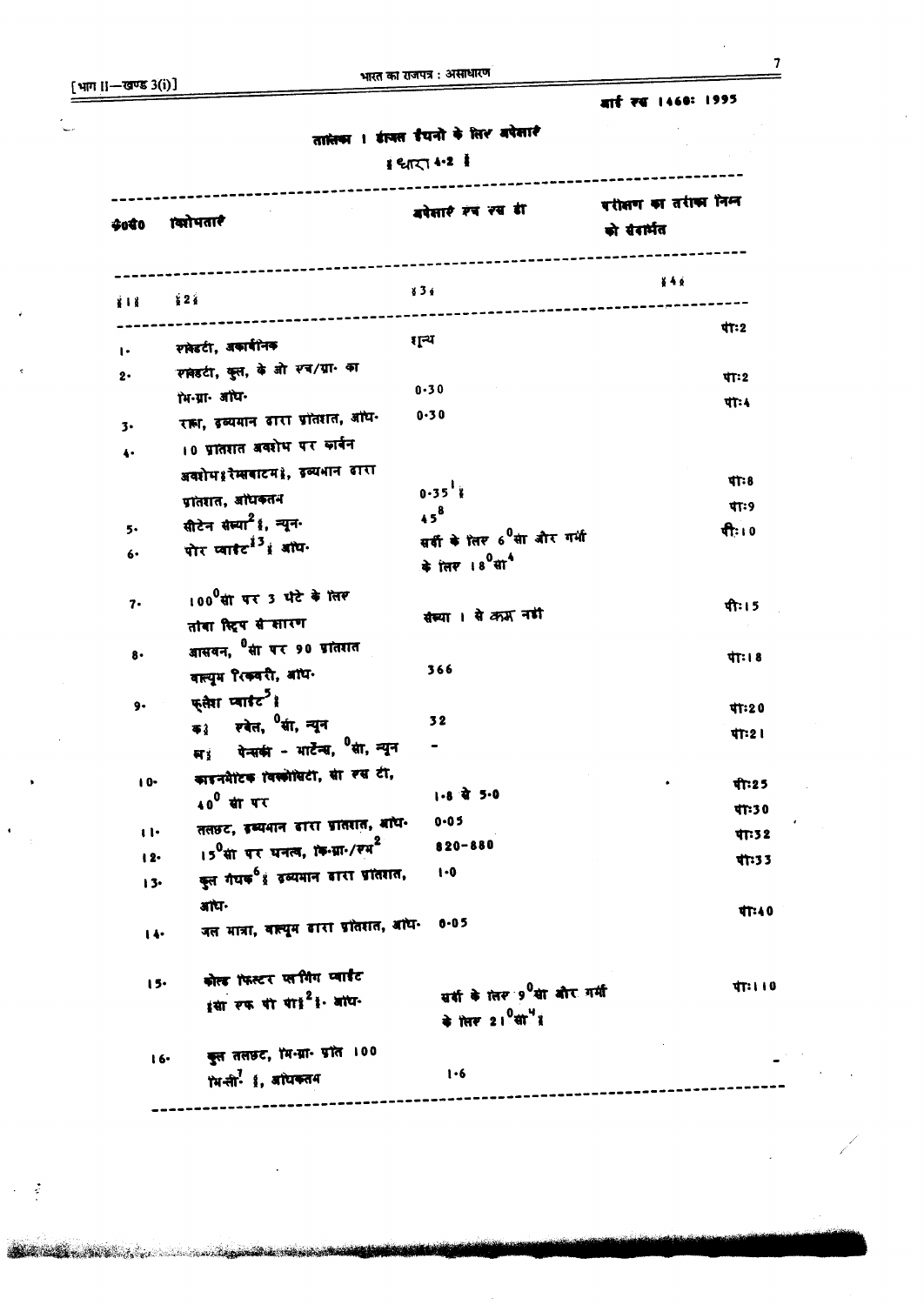$\ddot{\phantom{a}}$ 

- यह सीमा सीटेन नम्बर इंदूवर्स की वृदि से पहले तागू है, याँद इनका प्रयोग किया जाता है। याँद वातार में तैयार ईंधनों पर सीमा से आंधक का कोई मूल्य ग्राप्त किया जाता है, तो सीटेन नम्बर दिपूवर्स वाले नाइट्रेट की उपस्थिति सिंद करने के लिए र रस टी रुम्/ का प्रयोग किया जारगा। रेसी क्योंत में कार्बन अवशेभ के लिए वर्तमान सीमा लागू नहीं की जा सकती। तथापि सीटेन नम्बर इंग्रुवर्स के उपयोग से 'वानर्माता को योगजों का वृंदि से पड़ते इस अपेशा को पूरा करने से घूट नडी मिल जाती।
- जब रुक परीक्षण ईजन उपलब्ध न हो अधवा जब नमूने की मात्रा बहुत कम हो, तब "बार बार  $2 -$ समीकरण दारा आकाेतत सीटेन इंडेक्स" इंजन बेणीकरण के तिर सीटेन नम्बर के अनुमान डेतु र रस टी रूम 4737 ीका प्रयोग किया जा सकता है। इस पढ़ीत ढ़ारा "आकांतत सीटेन इंडेक्स" के पूर्वानुमान में गलती 32 से 56 के बीच की सीटेन सैल्या वाले इंघनों के लिए सीटेन सैल्या +2 से कम नहीं होगी। यह उल्लेसनीय है कि यह पढ़ांत शुद्ध हाइड्रोकार्बनों अधवा सीटेन ईपूवर्स वाले ईंधनो अधवा कोयते से निकाले गर ईंधनो पर तागू नहीं है। माध्यस्थम उद्देश्यों के लिए मानकांकृत इंजन परीक्षण के भाष्यम से सीटेन सैस्या का प्रत्यका निर्घारण का प्रयोग किया जार अगर केता और विकेता अन्यधा सहमत न हो।
- सरीदार और प्रदायक के बीच करार के अध्यपीन विशेष अनुप्रयोगों और भौगोलिक क्षेत्रों के लिए एक  $\overline{3}$ निम्नतर अधवा उच्चतर अधिकतम पोर प्वाईट और सी रूफ पी पी की आवश्यकता हो सकती है।
- फरवरी धरीनों महीनें शामिल हैं तक की अवाध सर्दी होगी और वर्ध के शेध नवम्बर से  $\ddot{\bullet}$ महानों को गर्मी कहा जारगा।
- भर्वेन्ट नेया सांइत नौसेना अनुप्रयोगों और 12 मीटर और इससे लम्बे मालियक जड़ाजों के लिए डीजल  $5.$ इँधन का फ्लैश प्वाइंट, अर्टू स्स 1448 इंपी:21 इं:1970 में निर्धारित पढ़ांत ढारा परीक्षित किस जाने पर 66<sup>0</sup>सा न्यूनतम डोगा।
- रब एस डी के लिर गंधक मात्रा निम्नोतोलेत अनुसूची के अनुसार स्वतः संशोधित डी जारगी। यद्योप  $6 -$ तेत कंपांनयों ढारा गंधक का मात्रा ढब्यमान ढारा 1.0 ग्रांतशत से नीचे रसने के ग्र्यास 1998 से भा पहले किए जारैगे:

1998

2000

कूत गैथक मात्रा, इव्यमान  $0 - 25$  $0 - 50$ दारा प्रांतशत, ओध-

 $\bullet$ 

पराहाण केवल रिफाइनरी अधवा विनिर्माता की ओर से किया जारणा और इस परीक्षण के लिए  $7.$ सामा का तात्पर्य मत्टी फंकानल योगजो को मिलाने से पड़ते उत्पादों के लिए है, यांद इनका प्रयोग किया जाता है। तथापि, मल्टी फंकान्फुयोगज़ों का उपयोग विनिर्माता को योगज मिलाने से पहले इस अपेक्षा को पूरा करने से छूट प्रवान नहीं करता है।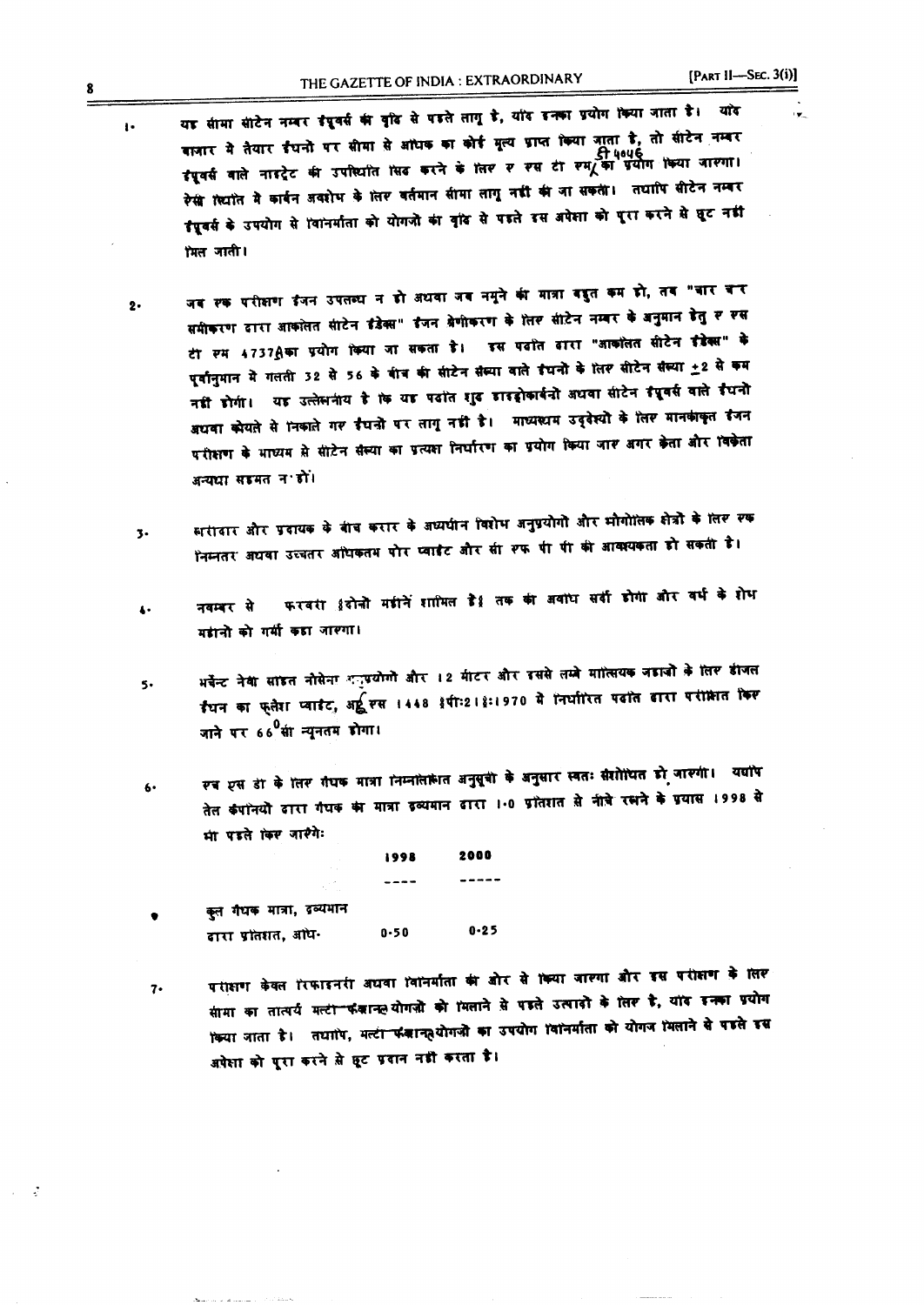# आई स्स 1460: 1995 ईाजल ईंघन - विग्नेर्वेश

संशोधन संस्था । मार्च, 1997 इंतासरा संशोधन हैं

इंपूर्क ।, धारा 2 इं - "इंपी:15 ई: 1976" के बाद "इंपी:16 ई: 1990 डाइड्रोमीटर पढ़ात ढारा इड पेट्रोलियम और तरस पेट्रोलियम उत्पादों का भनत्व" जोड़े।

थ्रॅपुष्ठ 3, तारितका ।, **ऊं0 से0 क्वें 5** थें, कालम 3 हॅ - "45" के लिए "45<sup>8</sup>, है प्रांतस्थापित करे पाद टिप्पणी "78" के बाद निम्न पाद टिप्पणी जोदेः

असम कूड से सैसाधित डीजल डैधन के लिए 42 न्यूनतभ का मूल्य 31 दिसम्बर, "88 1999 तक तागृ डोगा।"

इंपूर्क 3, तातिका ।, पाद टिप्पणी "6 इं" हैं - विद्यमान पाद टिप्पणी के लिए निम्नलिमित प्रतिस्यापित करैः

रव रस डी के लिर कुल गैयक मात्रा निम्नोलेमित अनुसूची के अनुसार स्वतः "61 संशोधित हो जारगी:

> । अप्रैल, 1996 से दिल्ली, बम्बई, मढ़ास और क्लकला के बार  $13$ महानगरीय शहरों और ताब ट्रेपेजियम को आपूर्त स्व स्स ही के लिस 0.5 प्रतिशत अधिकतम।

। अक्तूबर, 1996 तक ताज ट्रेषेजियम में 0.25 ग्रांतशत आंधकतम  $2<sub>1</sub>$ 

। अप्रैस, 1999 से पूरे देश में 0-25 प्रतिशत आंधकतम" 31

हेपूरु 3, तालिका । क्रम सेल्या है। 3है, कालम 6हैं- "पी: 33" के लिए पी: 33"<sup>9</sup> प्रतिश्यापित करें और नई पाद टिप्पणी "81 के बाद निम्नलिलित पाद टिप्पणी जोड़े:

आई पी 336 में दी गई परीक्षण पढ़ाति की वैकरिपक पढ़ाते के रूप में कुल गैधक "91 के परीक्षण के लिए भी अनुमात दी जा सकती है। तथापि विवाद की स्थिति मे आर्ट स्स 1448 के पी:33 में दी गर्द पढ़ात रेफरी पढ़ात होगी।"

> श्रृष्ठ 3, तातिका ।, पाव-टिप्पणी "7 !" । - विद्यभान के लिए निम्नलिरूपत प्रतिस्थापित करे:

 $35056798 - 2$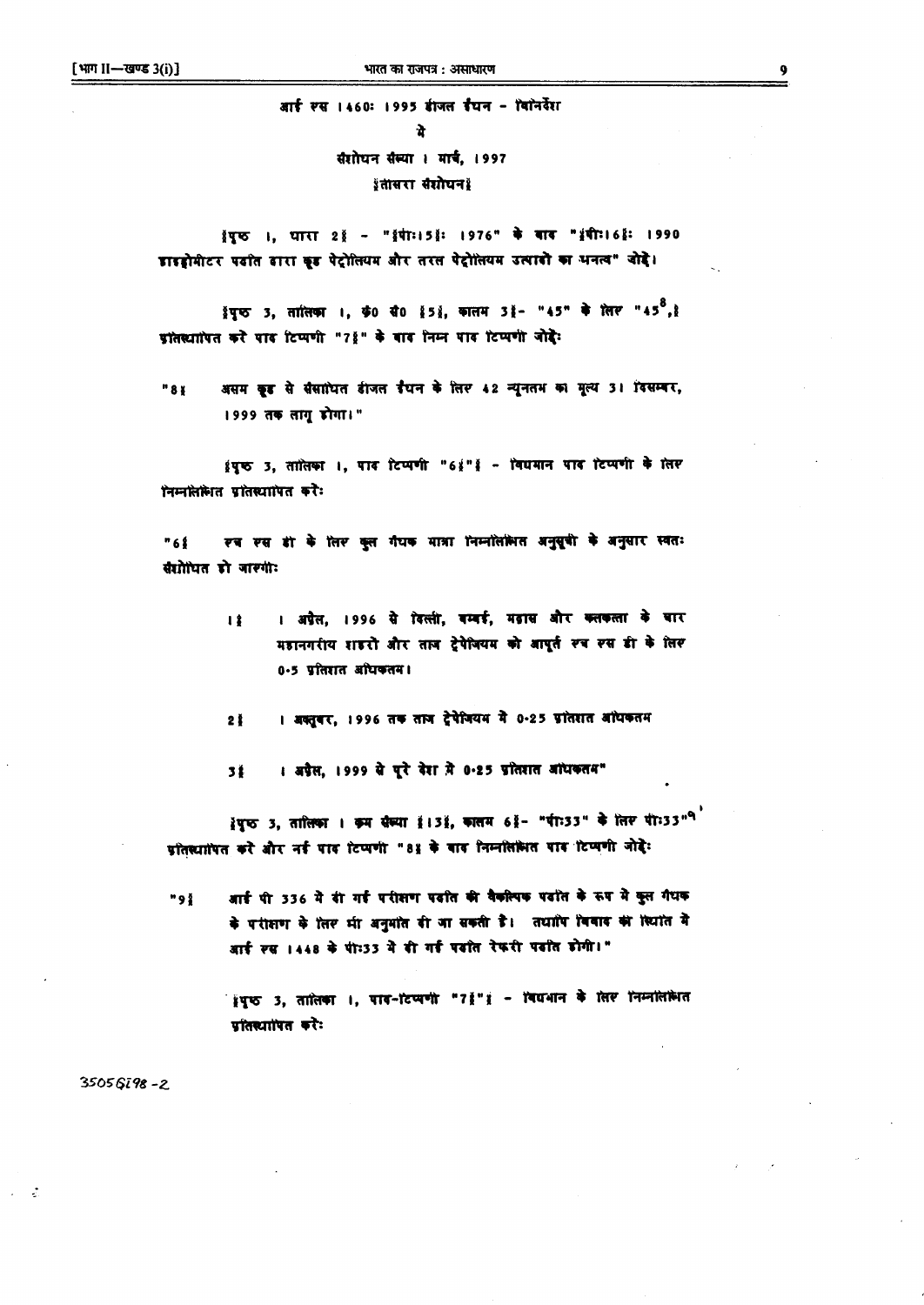#### पराक्षण केवल रिफाइनरी अथवा निर्माताओं की ओर से किया जास्था।  $71$

विकल्प के रूप में परीशण पदति र रस टी रंग डी 2274 का उपयोग किया जा सकात है और रैसे मामते में कुत आंबतेयों का मान 2.5 मि.ग्रा. प्रांत 100 मि.ली. अधिकतम डोगा। अनुसरण किए जाने वाले परीक्षण के सैवैध में किसी विवाद के मामले में र रस टी रम डी 2274 निर्णायक परीक्षण पढाेत डोगी।

ईपूष्ठ 3, तातिका ।, क्रम सैम्या ई।2ई, कालम 6ई- "पीः।6<sup>10</sup>ई अधया पीः32 "पी-32" को प्रांतस्यापित करें तथा नई पाद टिप्पणी के पश्चात निम्नोंकित पाद टिप्पणी सोम्मोलत करे "१":

अनुसरण किए जाने वाले परीक्षण के संबंध में पी:32 निर्णायक परीक्षण पदांत डोगी। "108

# बनुसूची - 2 1 थारा 2(अ) ग्रेबे

अनुन्नेय स्टाक अंतरांभन्नता से संबीधत मानको के ब्यौरे

रेसी स्थांत में जब कि निरीक्षण यह प्रमाणित करता है कि भूमिगत टैकों में स्टाकों अन्तर्गत जैतर भिन्नता टैक स्टाक के 4 प्रोतशत से आंधक है तो भूमिगत टैको बैतर्गत स्टाको में बैतरभिन्नता सामान्य प्रबालन स्तर से आंधक समझी जाती है।

गोटर स्मिरेस्ट जैतर्गत क्वघन/सैमाल से सैबीघत डानिया निम्नबत् - $818$ 

> 0-600 किसी तीटर की वार्धिक औसत विक्रियों पर 0.75 प्रतिशत। 600 किलो लीटर से अधिक की वार्धिक औसत विक्रियों पर 0.20 प्रतिशत।

डाई स्पीड डीजल के संबंध में संभाल डानियां निम्नवत् *i* 2 8

> 0"600 किसी सीटर की बार्मिक औसत विक्रियों पर 0.25 प्रतिशत। 600 किलो लीटर से अधिक का वार्धिक औसत विक्रियों पर 0.20 प्रतिशत।

्रेमोटर स्पॉरट, डार्ड स्पांड डीजल से सैबीयत संकुबन डानियां तथा डार्ड स्पांड डांजल के संबंध मे तापमान अंतरांभन्नता भन्ता मात्राये, जड़ां कड़ी लागू डो, ध्यान मे रसा जारगी।

मोटर स्पारेट अथवा डाई स्पीड डीजल अन्तर्गत अनुब्रेय सामाजो से आंधक अंतरांभन्नता नोट-के मामले में, इससे पहले कि इस आदेश के ग्रावधानों तहत कोई कार्रवाई की जार, डीलर का स्वष्टीकरण मौगा जास्मा।

 $10$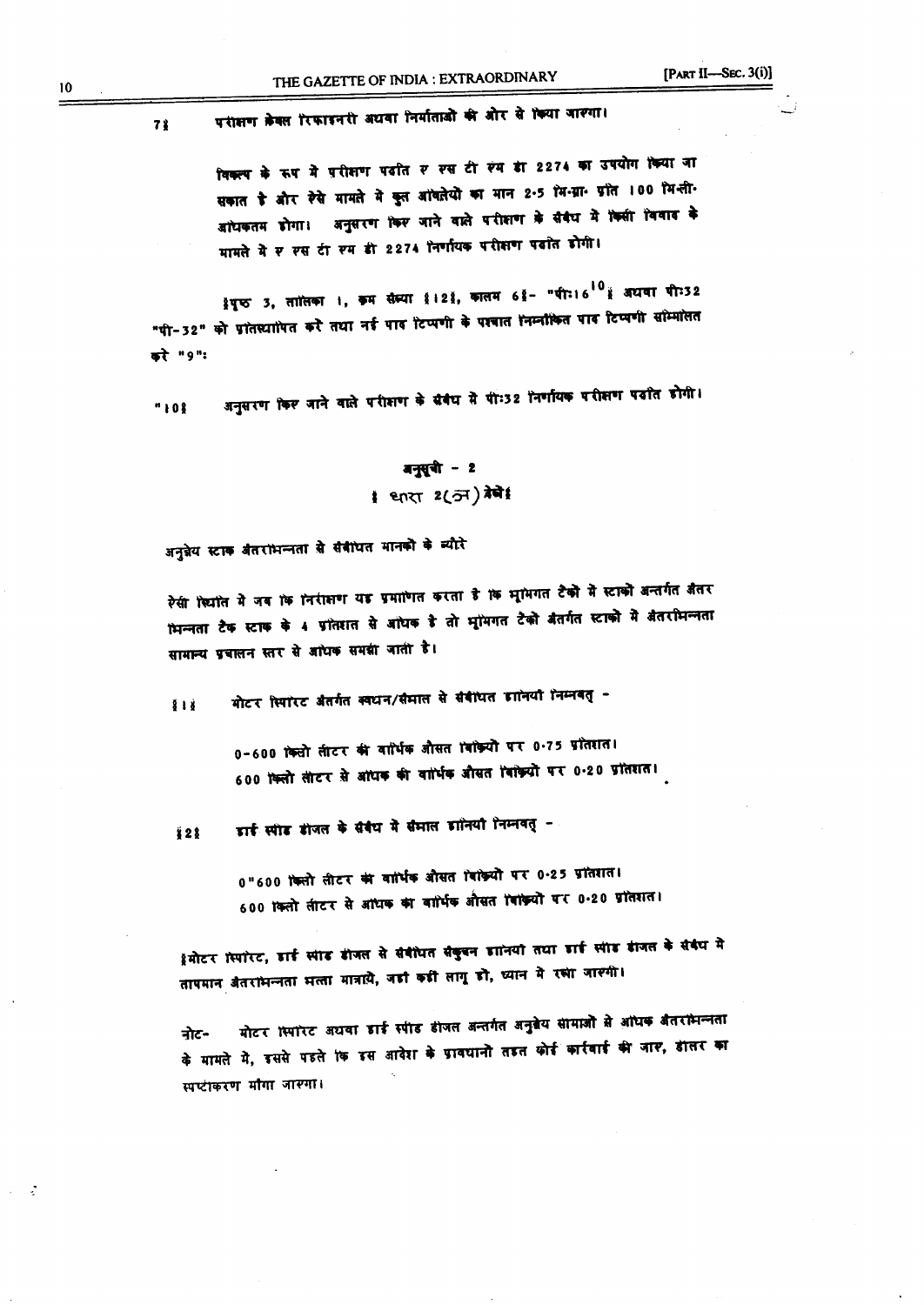#### अनुसूची-III

#### [ देखें धारा 5(5)]

# पेट्रोलियम उत्पादों के नमूनों के परीक्षण के लिए प्रयोगशालाएं

#### हिन्दुस्तान पेंट्रोलियम लि. की प्रयोगशालाएं

- 1. हिन्दुस्तान पेट्रोलियम कारपोरेशन लिमिटेड, फ्यूल रिफाइनरी डिवोजन प्रयोगशाला, कारीडोर रोड, महूल, मुम्बई-400074.
- 2. हिन्दुस्तान पेट्रोलियम कारपोरेशन लिमिटेड, ल्यूब रिफाइनरी प्रयोगशाला, कारीडोर रोड, महूल, मुम्बई-400074.
- 3. हिन्दुस्तान पेट्रोलियम कारपोरेशन लिमिटेड, विशाख रिफाइनरी प्रयोगशाला, पोस्ट बाक्स-50, विशाखापतनम-530001.
- 4. हिन्दुस्तान पेट्रोलियम कारपोरेशन लिमिटेड, मझगांव प्रयोगशाला, हैबंदररोड, मुम्बई-400033.
- 5. हिन्दुस्तान पेट्रोलियम कारपोरेशन लिमिटेड, बजबज प्रयोगशाला, बजबज, 24 परगना, पश्चिम बंगाल-743319.
- 6. हिन्दुस्तान पेट्रोलियम कारपोरेशन लिमिटेड, प्रयोगशाला, 98/99 इलाया मुदाली स्ट्रीट, पोस्ट बाक्स नं.-1170, वाशरमैन पैट, पोस्ट आफिस, चेनई।
- 7. हिन्दुस्तान पेट्रोलियम कारपोरेशन लिमिटेड, प्रयोगशाला, रोहतक रोड, शकूरबस्ती, दिल्ली-110056.
- 8. हिन्दुस्तान पेट्रोलियम कारपोरेशन लिमिटेड, प्रयोगशाला, पोस्ट बाक्स नं.-43, गांधीधाम, कच्छ-370201.
- 9. हिन्दुस्तान पेट्रोलियम कारपोरेशन लिमिटेड, वास्को टर्मिनल प्रयोगशाला, पोस्ट बाक्स नं.-48, वास्कोडिगामा, गोआ।
- 10. हिन्दुस्तान पेट्रोलियम कारपोरेशन लिमिटेड, अरनाकूलम टर्मिनल प्रयोगशाला, पोस्ट बाक्स नं.-2611, एर्नाकूलम, कोचीन-682031.
- 11. हिन्दुस्तान पेट्रोलियम कारपोरेशन लिमिटेड, लोनी टर्मिनल प्रयोगशाला, लोनी कालबोहर, पुणे-412201.
- 12. हिन्दुस्तान पेट्रोलियम कारपोरेशन लिमिटेड, डी-99, टीटीसी औद्योगिक एरिया, पोस्ट बाक्स नं.−2, वाशी−400703, न्यू मुम्बई।

#### इंडियन ऑयल कारपोरेशन लिमिटेड

 $\omega = 2$ 

- 13. इंडियन ऑयल कारपोरेशन लिमिटेड, (विपणन प्रभाग) इलाहाबाद प्रयोगशाल, पोस्ट बाक्स नं.-44, इलाहाबाद-211001.
- 14. इंडियन ऑयल कारपोरेशन लिमिटेड, अम्बाला प्रयोगशाला, जी टी रोड पाइपलाइन टर्मिनल, अम्बाला छावनी, पिन-133001 (ह
- 15. इंडियन ऑयल कारपोरेशन लिमिटेड, जालंघर प्रयोगशाला, सूखीपिंड, जालंधर शहर-144009.
- 16. इंडियन ऑयल कारपोरेशन लिमिटेड, मुगलसराय प्रयोगशाला, मुगलसराय-232101.
- 17. इंडियन ऑयल कारपोरेशन लिमिटेड, हल्दिया प्रयोगशाला, पोस्ट आफिस हल्दिया रिफाइनरी, जिला मिदनापुर, पश्चिम बंगाल।
- 18. इंडियन ऑयल कारपोरेशन लिमिटेड, पोर्ट ब्लेयर प्रयोगशाला, अण्डेमान तथा निकोबार द्वीपसमूह, पोर्ट ब्लेयर।
- 19. इंडियन ऑयल कारपोरेशन लिमिटेड, बंगलौर प्रयोगशाला, बंसावाडी रोड, एम एस नगर, बंगलौर-560033.
- 20. इंडियन ऑयल कारपोरेशन लिमिटेड, एंटोप हिल प्रयोगशाला, एंटोप हिल, वडाला, मुम्बई-400031.
- 21. इंडियन ऑयल कारपोरेशन लिमिटेड, शकूरबस्ती प्रयोगशाला, शिवाजी पार्क के सामने, शकूरबस्ती, दिल्ली-110056
- 22. इंडियन ऑयल कारपोरेशन लिमिटेड, दिल्ली टर्मिनल प्रयोगशाला, गुडगांव रोड, बिजवासन, नई दिल्ली।
- 23. इंडियन ऑयल कारपोरेशन लिमिटेड, कलकत्ता एयरपोर्ट टर्मिनल प्रयोगशाला, (दमदम लैब), कलकत्ता एयरपोर्ट कलकत्ता-700052.
- 24. इंडियन ऑयल कारपोरेशन लिमिटेड, कारकपेट प्रयोगशाला, काठियावक्कम हाई रोड, चैन्नई-600021.
- 25. इंडियन ऑयल कारपोरेशन लिमिटेड, प्रयोगशाला, रेलवे कालोनी पोस्ट, अहमदाबाद-380019.
- 26. इंडियन ऑयल कारपोरेशन लिमिटेड, राजबंध टर्मिनल प्रयोगशाला, दुर्गापुर-713212.
- 27. इंडियन ऑयल कारपोरेशन लिमिटेड, प्रयोगशाला, सिपारा, पोस्ट परसव, पुनपुन रोड, पटना।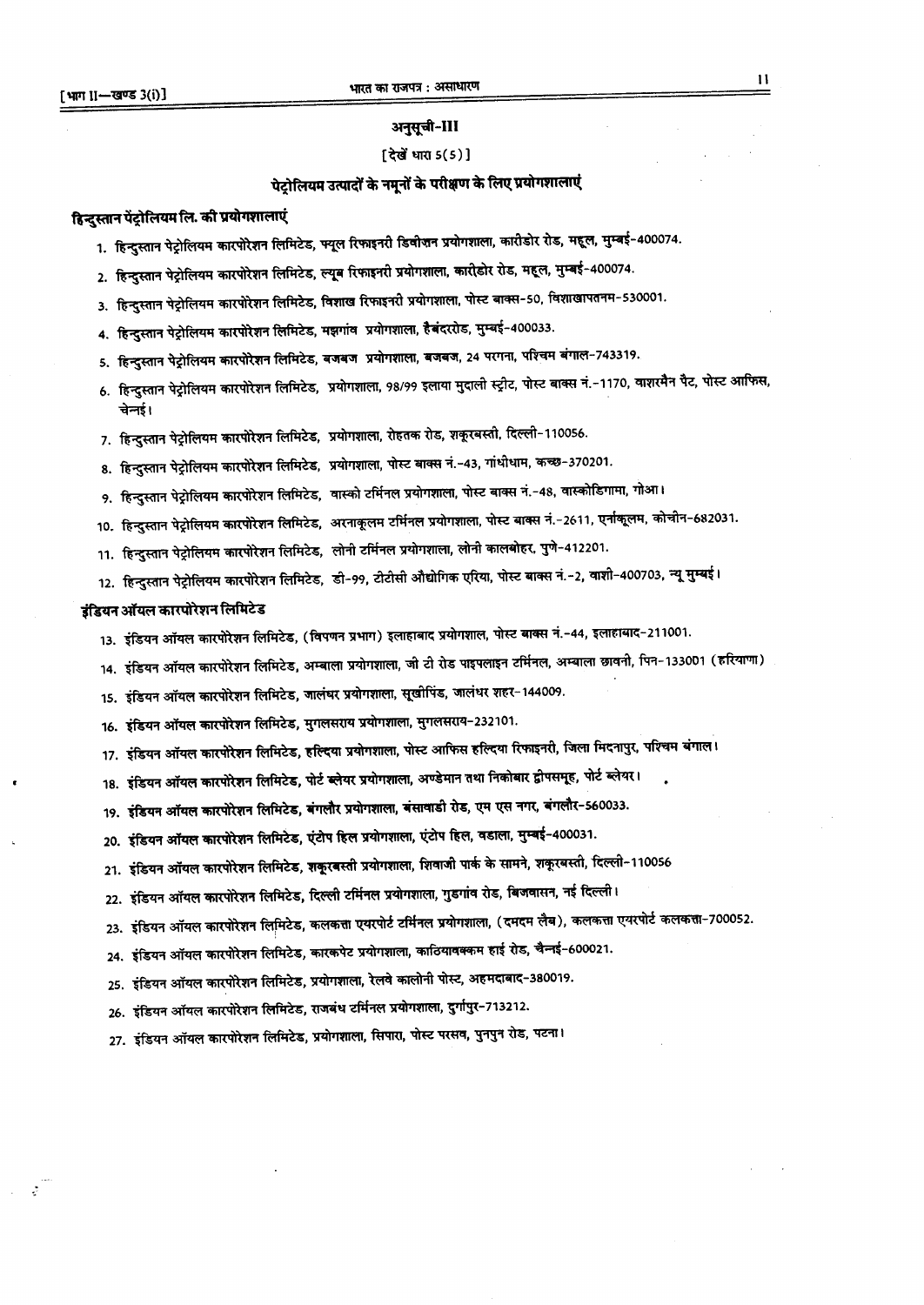- 28. इंडियन ऑयल कारपोरेशन लिमिटेड, प्रयोगशाला, नियर न्यू जलपाईगुडी स्टेशन पोस्ट-*सिलीगुडी-734401.*
- 29. इंडियन ऑयल कारपोरेशन लिमिटेड, प्रयोगशाला, गांव पंचपारा, पोस्ट आफिस राधाधाशी, जिला हावड़ा।
- 30. इंडियन ऑयल कारपोरेशन लिमिटेड, प्रयोगशाला, पनम्बूर, मंगलौर, पिन-575010.
- 31. इंडियन ऑयल कारपोरेशन लिमिटेड, प्रयोगशाला, विलिंडन आइसलैंड, पोस्ट बाक्स नं.-35, कोचीन-682003.
- 32. इंडियन ऑयल कारपोरेशन लिमिटेड, नैफ्था टर्मिनल प्रोजेक्ट प्रयोगशाला, यूनाईटिड साल्टवर्क्स के सामने, कांडलापोर्ट डाकघर, कांडला (कच्छ)।
- 33. इंडियन ऑयल कारपोरेशन लिमिटेड, प्रयोगशाला, पोस्ट बाक्स नं.-154, वास्कोडिगामा, गोआ-403001.
- 34. इंडियन ऑयल कारपोरेशन लिमिटेड, प्रयोगशाला, मल्कापुरम डाकघर, विशाखापत्तनम-530011.
- 35. इंडियन ऑयल कारपोरेशन लिमिटेड, प्रयोगशाला, टोटिकोरन हारबर प्रोजेक्ट प्रेमिसिस, टोटिकोरन-628004.
- 36. इंडियन ऑयल कारपोरेशन लिमिटेड, प्रयोगशाला, डाकघर अरामापोर, कानपुर-208009.
- 37. इंडियन ऑयल कारपोरेशन लिमिटेड, प्रयोगशाला, 24 परगना, बजबज-743310.
- 38. इंडियन ऑयल कारपोरेशन लिमिटेड, प्रयोगशाला, डाकघर फतेहबाग, औद्योगिक क्षेत्र, सन्नाथ नगर, हैदराबाद-500018.
- 39. इंडियन ऑयल कारपोरेशन लिमिटेड, मथुरा रिफ़ाइनरी प्रयोगशाला, डाकघर, मथुरा रिफाइनरी, मथुरा-231005 (उत्तर प्रदेश)
- 4C. इंडियन ऑयल कारपोरेशन लिमिटेड, बरौनी तेल रिफाइनरी प्रयोगशाला, जिला बेगुसराय-851112, बिहार।
- 41. इंडियन ऑयल कारपोरेशन लिमिटेड, गुवाहाटी तेल रिफाइनरी प्रयोगशाला, डाकघर नृनमती, गुवाहाटी-781020, असम।
- 42. डीडयन आयल कार्पोरेशन लिमिटेड, गुजरात तेल रिफाइनरी प्रयोगशाला, डाकपर जवाइरनगर, जिला बड़ोदरा−्
- 43. इंडियन आयल कार्पोरेशन लिमिटेड, इंजसम तेल प्रभाग !, डिग्बोई रिफाइनरी प्रयोगशाला, डाक्धर, **हिग्बोर्ड** असम-786 । 7 ।
- 44. र्डीडयन आयल कार्पोरेशन लिमिटेड, इंअनुसंधान रुवं विकास केन्द्रह, सैक्टर-13, फरीदाबाद-**121001 हंडरियाणा**
- 45. इंडियन आयत कार्पोरेशन तिमिटेड, प्रयोगशाला, "पीरमाऊ" ट्राम्बे, मुंबई-400074
- 46. ग्रीडयन आयत कार्पोरेशन तिमिटेड, प्रयोगशाला, रूलोर डाई रोड, तोडियारपैथ, धिस्तोतियूर रोड, चेन्नई-60008।
- 47. ग्रीडयन आयस कार्योरेशन लिमिटेड, प्रयोगशाला, पी-68, सीजीआर डायवरसन रोड, पडाइपुर, ~-70004J

47 इंकहें इंडियन आयल कार्पोरेशन लिमिटेड, भिलाई प्रयोगशाला, रेलवे गुड्स शेड के पास, भिलाई हम-प्र-हूं 47]'म ! इंडियन आयल कार्पोरेशन लिमिटेड, भोषाल प्रयोगशाला, दीवानगीरी, निशातपुर, भोपाल-462001 47}ग! रीडयन आयत कार्पोरेशन तिमिटेड, इल्लिया प्रयोग्शाला, डारूपर इल्लिया रिफाइनरी, जिसा

मियनापुर, परिचम बैगाल

47 थेप टें हैंदियन आयस कार्पोरेशन सिमिटेड, मिसमारी प्रयोगशाला, जिला बरांग, डाक्यर मिसमारी, असम 47 हैंड-हेर्दीडयन आयल कार्पोरेशन लिमिटेड, जयपुर प्रयोगशाला, सांगानेर स्यरपोर्ट, जयपुर-3020 ।।

¢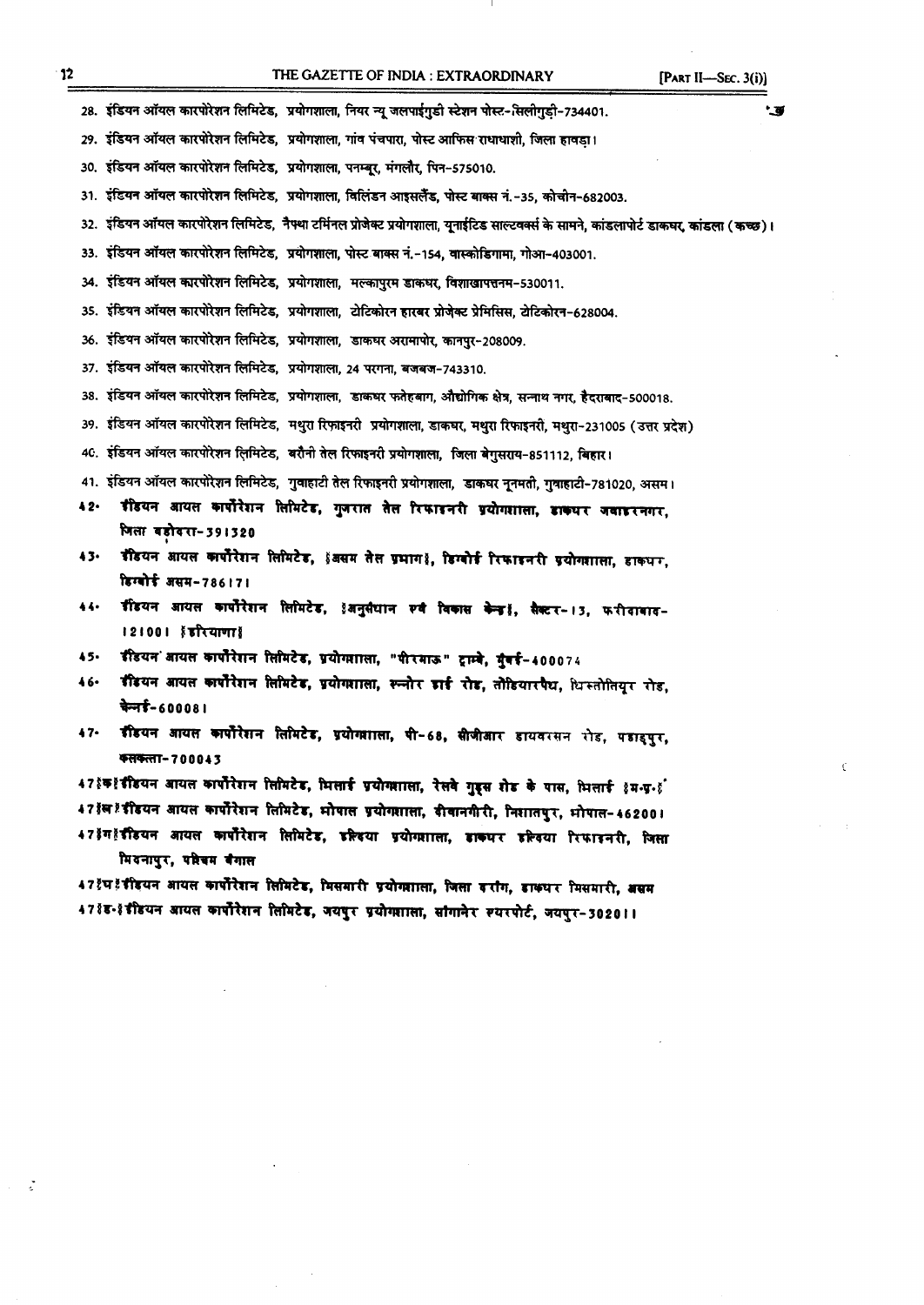$\bar{\mathcal{A}}$ 

 $\bullet$ 

 $\epsilon$ 

 $\frac{1}{2}$  ,  $\frac{3}{2}$ 

- 1

| –खण्ड ३(१) ।                                                                                                                                            |
|---------------------------------------------------------------------------------------------------------------------------------------------------------|
| भारत पेट्रोलियम कार्पोरेशन लिमिटेड की प्रयोगशालार                                                                                                       |
| भारत पेट्रोलियम कार्पोरेशन लिमिटेड, बार रुख डी सेटर, "रु" इंस्टालेशन, सीवरी, इंपूर्वह, मुंबई-<br>48.                                                    |
| 400015<br>मारत पेट्रोलियम कार्पोरेशन लिमिटेड, वज-वज ईस्टालेशन प्रयोगशाला, वज-वज, पी-ओ- वज-वज,<br>49.                                                    |
| परिचम बैगाल-743319<br>भारत पेट्रोसियम कार्पोरेशन सिमिटेड, तोडियारमेट ईस्टालेशन प्रयोगशासा, तोडियारपेट, पी.बी.नै0<br>50.                                 |
| 1152, पेन्नई-600001<br>भारत पेट्रोलियम कार्पोरेशन लिमिटेड, शकूरवस्ती ईस्टक्र्लेशन प्रयोगशाला, शकूरवस्ती, विल्ली-<br>51.                                 |
| 110056<br>भारत पेट्रोलियम कार्पोरेशन लिमिटेड, स्नच्हितम इंस्टालेशन प्रयोगशाला, पी.वी.नी.2615, गुड्स शेड<br>52.                                          |
| रोड, स्नांकूसम, कोश्रीन-68203।<br>भारत पेट्रोसियम कार्पोरेशन लिमिटेड, कौडला इंस्टालेशन प्रयोगशाला, पी.वी.नं.33, पोस्ट गांधीधाम,<br>53.<br>गुजरात-370201 |
| आई वी पी कंपनी लिमिटेड की प्रयोगशालार                                                                                                                   |
| 54. आई वी पी कंपनी लिमिटेड, सीवरी टर्मिनल प्रयोगशाला, मुंबई-400015                                                                                      |
| आई वी पी कंपनी लिमिटेड, आई वी पी डिपु प्रयोगशाला, रोडतक रोड, शकूरवस्ती, नई दिल्ली-<br>55.                                                               |
| 110034<br>55 इंक् ईआईबीपी कंपनी लिमिटेड प्रयोगशाला, 93, स्म स्स कोआयल स्ट्रीट, नजदीक रोयापुरम डिज, मैसीज                                                |
| गोडाऊन, चेन्नई<br>55 ≬स १ँ आईबीपी कंपनी लिमिटेड, कावेरी वसीन मार्केटिंग टर्मिनल, मुट्टम गांव, मेलावनजोर पी-ओ-                                           |
| मागापट्टनम∽6 । । 002, नागोर तालुक, नागाई क्यूड-इ−मिलेट जिला, तमिलनाडु                                                                                   |
| 55१ग१आईबीपी कंपनी लिमिटेड, 3, ग्राहम रोड, बज-बज, 24, परागना}स्स} परिचम बैगाल                                                                            |
| तेल कंपनियों की चलन्त प्रयोगशालार                                                                                                                       |
| तेल कंपनियोे की चलन्त प्रयोगशालार्? ४आईओसी, वीपीसी, आईवीपी कं0 और स्चपीसी ४<br>56∙                                                                      |
| अन्य रिफाइनरी प्रयोगशालार                                                                                                                               |
| वोगाईगांव आयस रिफाइनरी सिमिटेड, रिफाइनरी प्रयोगशाला, पी-ओ- न्यू वोगाईगांव, जिला-<br>$57-$                                                               |
| कोकराबार, असम<br>मढास रिफाइनरी प्रयोगशाला, मढास रिफाइनरीजीलमिटेड, मनाली, चेन्नई-600019                                                                  |
| 58.<br>कोचीन रिफाइनरी लिमिटेड, रिफाइनरी प्रयोगशाला, पोस्ट अम्बलामुगल, कोचीन-682302<br>59.                                                               |
|                                                                                                                                                         |

 $\label{eq:2} \frac{1}{2}\sum_{i=1}^n\frac{1}{2}\sum_{j=1}^n\frac{1}{2}\sum_{j=1}^n\frac{1}{2}\sum_{j=1}^n\frac{1}{2}\sum_{j=1}^n\frac{1}{2}\sum_{j=1}^n\frac{1}{2}\sum_{j=1}^n\frac{1}{2}\sum_{j=1}^n\frac{1}{2}\sum_{j=1}^n\frac{1}{2}\sum_{j=1}^n\frac{1}{2}\sum_{j=1}^n\frac{1}{2}\sum_{j=1}^n\frac{1}{2}\sum_{j=1}^n\frac{1}{2}\sum_{j=1}^n\frac{$ 

 $\label{eq:Ricci} \mathcal{L}(Z) = Z$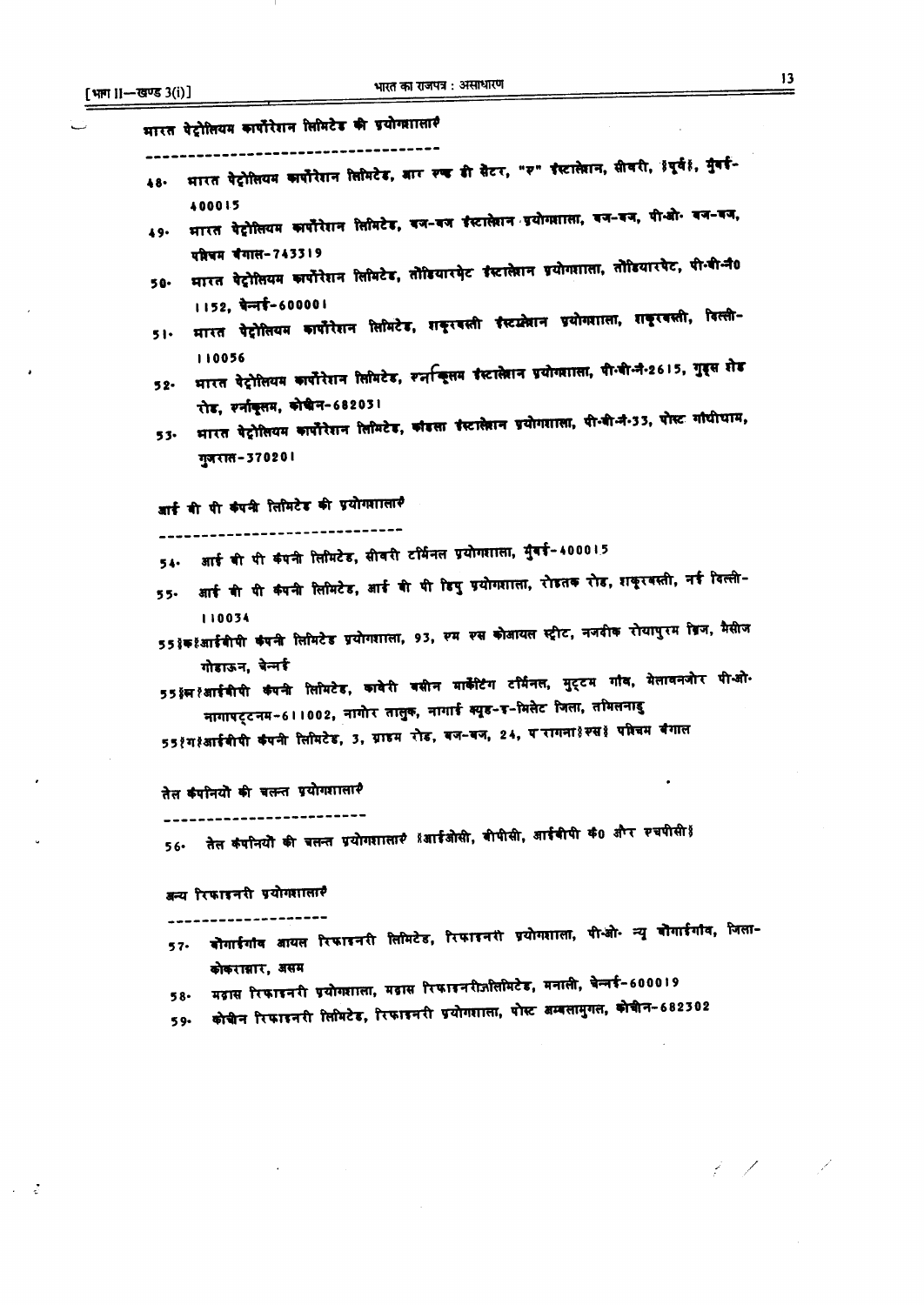$\overline{\mathbf{v}}$ 

सरकारी प्रयोगशालार **--------------** 60- डायरेक्टर आफ *र*अरक्यीनेस, नागर विमानन विभाग की प्रयोगशाला, ब्लाक ।।/।।। पूर्व आर. के.पुरम, नई दिल्ली- 110066 61. नेशनल टेस्ट डाऊस, 11/1 जजेजू कोर्ट रोड, अलीपुर, कलकला-700027  $62.$  नेशनल फिजीकल प्रयोगशाला, पूसा, नई दिल्ली-110012 62 हक हं केमिकल टेर्स्टिंठ) और स्नालिर्िकल प्रयोगशाला, उद्योग और वाणि ल्य विभाग, तमिलनाडु सरकार, ग्वीडी रक्षा प्रयोगशालारै **-----------** 63. वीफ कंट्रोलरेट आफ मैट्रियत्स, कंट्रोलरेट जनरल आफ स्टोर्स प्रयोगशाला, आईजीरूस कानपुर, पीबीनै0 229, कानपुर  $64.$  ईस्पेक्टरेट जनरल आफ स्टोर्स प्रयोगशाला हैआईजीरसरलह डीजीआई काम्परैक्स, मढ़ास-600114 65. इंस्पेक्टरेट जनरल आफ स्टोर्स प्रयोगशाला, डीजीआई काम्पलैक्स, डैस्टिंग्स, कलकत्ता-700022 66. इंस्पेक्टरेट जनरल आफ स्टोर्स प्रयोगशाला, डीजीआई काम्पलैक्स, विलरोली, मुंबई-400083 अन्य प्रयोगशालार **-----------**  $67.$  इंडियन इंस्टीट्यूट आफ पेट्रोलियम, वेडरादून-248005 68. इंडियन इंस्टीट्यूट आफ टैक्नोलॉजी, ग्वीडी, चेन्नई 69. हीडयन हैस्टीट्यूट आफ टैक्नोलॉजी, हौज सास, नई दिल्ली। 70. इंडियन इंस्टीट्यूट आफ टैक्नोलॉजी, पोवाई, मुंबई। 71. इंडियन इंस्टीट्यूट आफ टैक्नोलानी, सड़गगुर। 72. रीजनल रिसर्च प्रयोगशाला, उपयी रोड, हैदराबाद-500007

और राज्यो/संघ राज्य सेत्रों में सारी कारोंसिक प्रयोगशालाएं।

[फा. सं. पी-11013/1/97-वितरण] देवी दयाल. अपर सचिव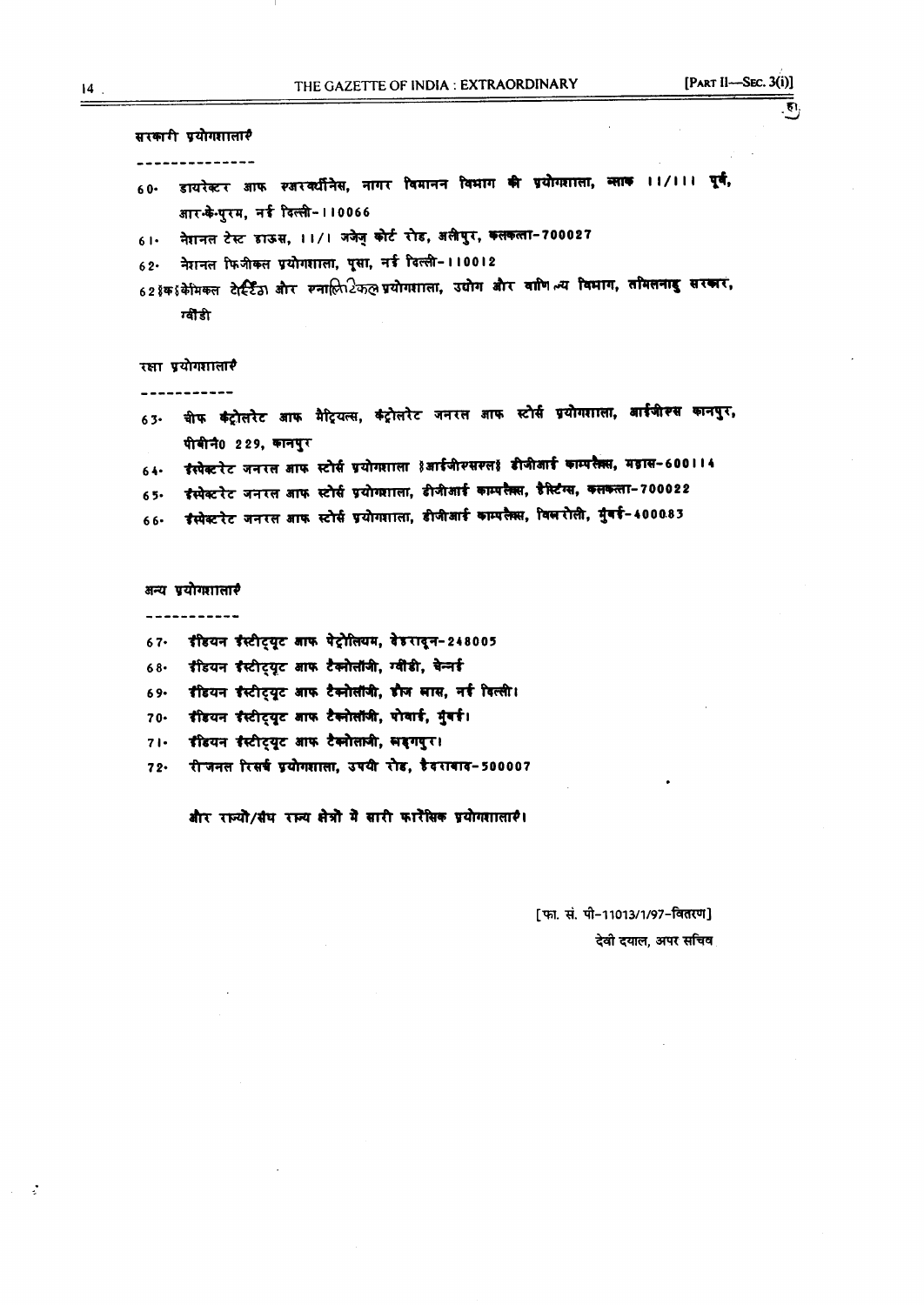#### MINISTRY OF PETROLEUM AND NATURAL GAS

#### ORDER

#### New Delhi, the 28th December, 1998

GSR 772 (E).-In exercise of the powers conferred by Section 3 of the Essential Commodities Act, 1955 (Central Act 10 of 1955), the Central Government hereby makes the following order,  $namely :=$ 

#### 1. Short title and commencement -

- 1) This Order may be called the Motor Spirit and High Speed Diesel (Regulation of Supply and Distribution and Prevention of Malpractices) Order, 1998.
- 2) It shall come into force on the date of its publication in the official gazette
- 2. **Definitions.** In this Order, unless the context otherwise requires,-
- a) "adulteration" means the introduction of any foreign substance into motor spirit/high speed diesel illegally or unauthorisedly with the result that the product does not conform to the requirements and specification of the product indicated. in Schedule L
- b) "consumer" means a person who purchases products directly from an Oil Company and stores and utilises the products for his own consumption and shall include his representatives, employees or agents;
- c) "dealer" means a person appointed by an Oil Company to purchase, receive, store and sell motor spirit and high speed diesel oil whether or not in conjunction with any other business, and shall include his representatives, employees or agents;
- d) "high speed diesel" means any hydrocarbon oil (excluding mineral colza oil and turpentine substitute) which meets the requirements of Bureau of Indian Standards specification No. IS-1460 and is suitable for use as fuel in Compression Ignition Engines;
- e) "malpractices" shall include the following acts of omission and commission in respect of motor spirit and high speed diesel:
- l adulteration,
- II. pilferage
- III. stock variation,
- IV. unauthorised exchange,
- v. unauthorised purchase,
- VI. unauthorised sale
- VII.Unauthorised possession

/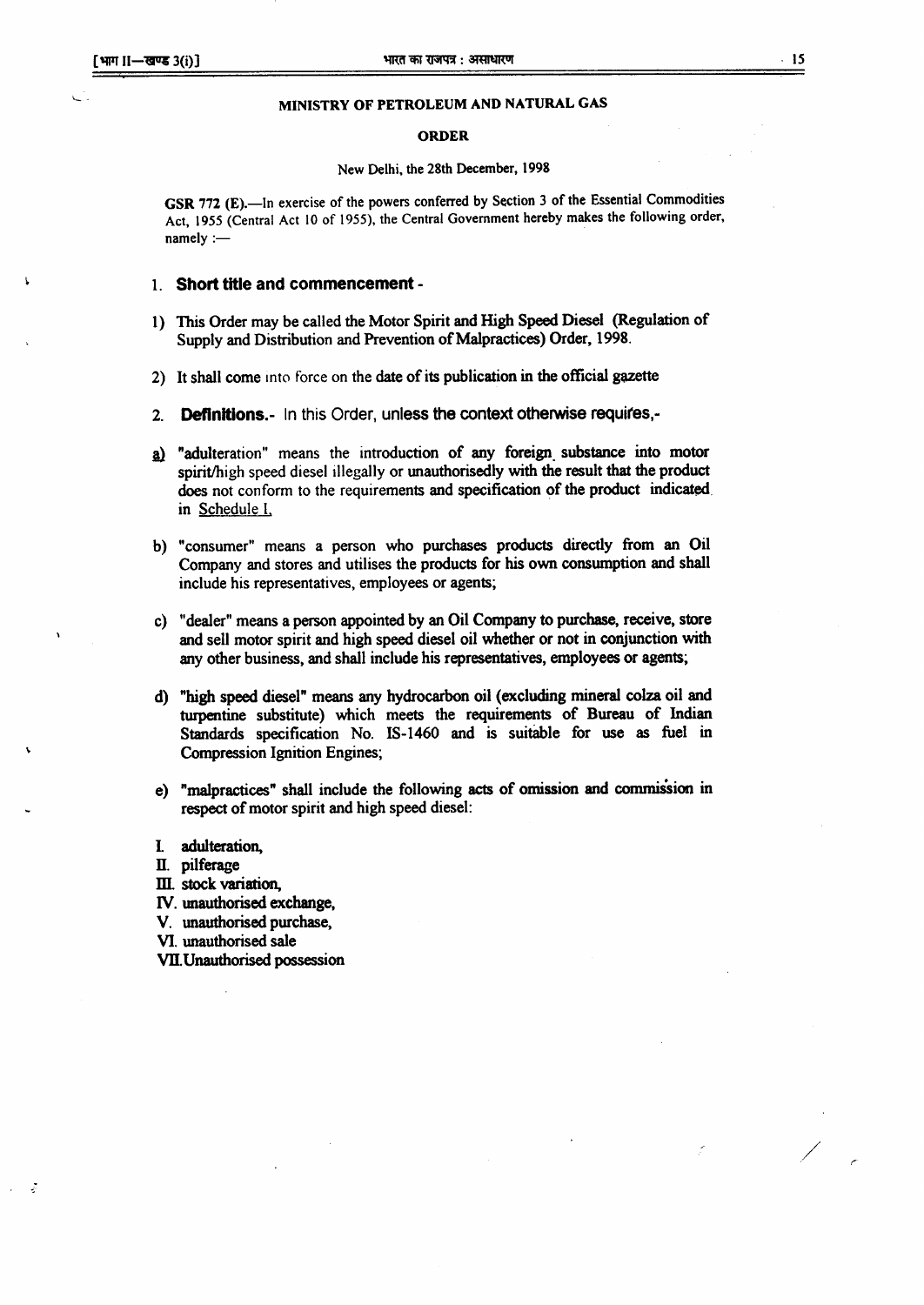*. J*

VIII.Over-charging

IX. Sale of off-specification product;

- t) "motor spirit" means any hydrocarbon oil (excluding crude mineral oil) which meets the requirements of Bureau of Indian Standards specification No. IS-2796 and is suitable for use as fuel in Spark Ignition Engines;
- g) "Oil company" means any person, firm or company authorised by the Central Government who is engaged in the sale of Motor Spirit or High Speed Diesel to consumers or dealers;
- h) "Petroleum" shall have the same meaning as assigned to it in the Petroleum Act. 1934.
- i) "pilferage" means stealing or attempt to steal of product from a container used for transportation of the product or from a receptacle used for storage of the product and shall include any unauthorised attempt or act of tampering with such container receptacle;
- j) "product" means motor spirit and high speed diesel;
- $k$ ) "stock variation" means variation beyond the norms for permissible variation in stocks as given in Schedule II:
- 1) "transporter" means a person authorised by an Oil Company, a dealer, or a consumer, to transport motor spirit or high speed diesel oil and shall include his representatives, employees or agents; .
- m) "unauthorised exchange" means transfer or receipt of the product from dealer or consumer to another dealer or consumer or to any other persons in contravention of the directives issued by the State Government or Oil Companies;
- n) "unauthorised purchase" means purchase of the products from sources other than those authorised by the Oil Companies;
- 0) "unauthorised sale" means sale of products by a dealer or consumer to another dealer or consumer or to any other person in contravention of the directive issued for the purpose by the State Government or Oil Companies or in contravention of any provision of this order;
- p) "Unauthorised possession" means keeping of Motor Spirit or High Speed Diesel, in contravention of the provisions of this order, or keeping any petroleum product or its mixture, which can be used for adulteration, under the control of the dealer or any other person without valid sales documents issued by the concerned Oil Company;
- q) "Over charging" means, sale of Motor Spirit or High Speed Diesel by a dealer at a price higher than that authorised by an "Oil company" from which the Dealer has purchased the product;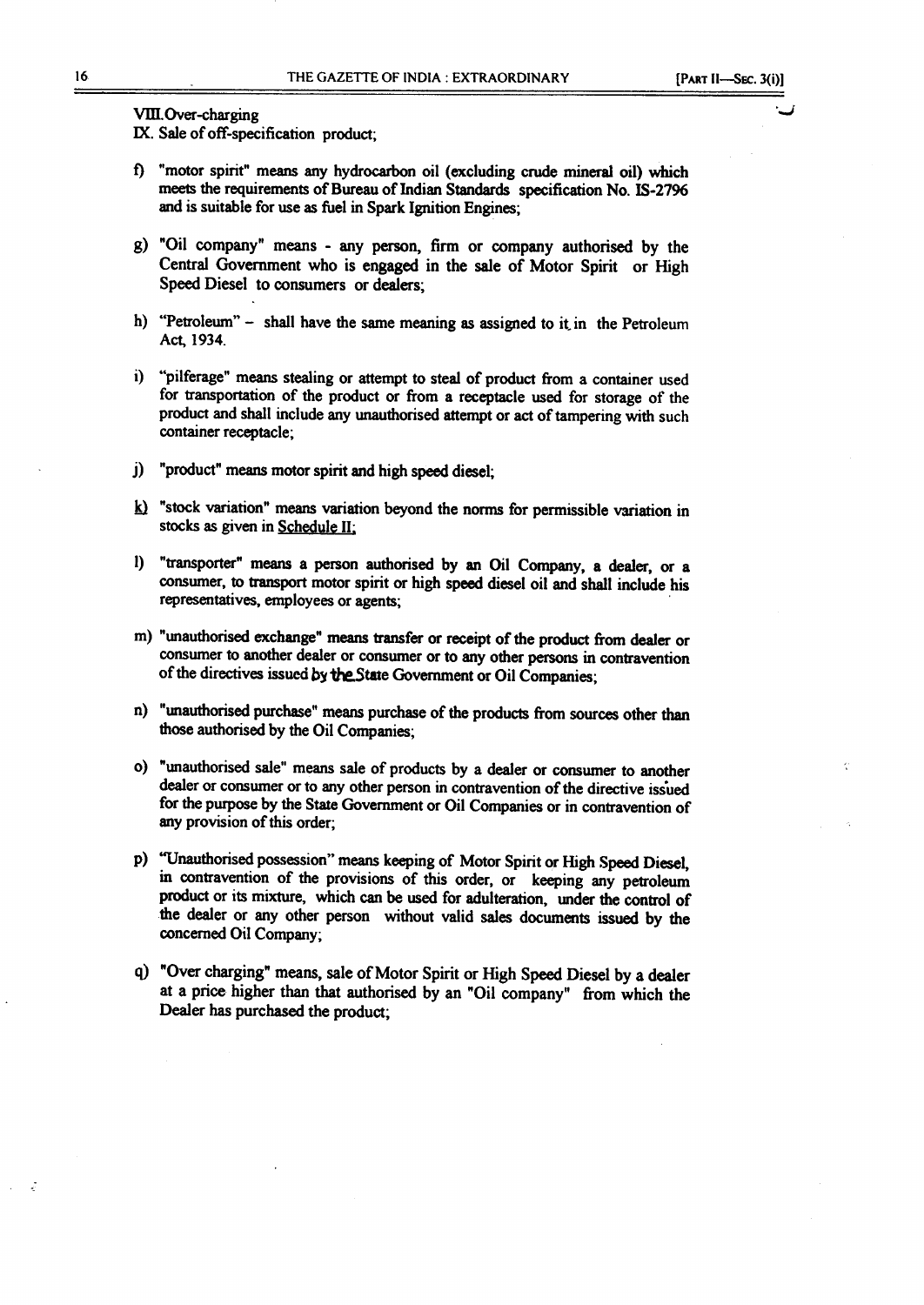r) "Sale of otfspecification product" means, sale of Motor Spirit or High Speed Diesel by dealer of quality not conforming to Bureau of Indian Standards specifications, No. IS 2796 and IS 1460 for Motor Spirit & High Speed Diesel or also not in conformity with Schedule I.

# 3. **Product Supply and Transportation** :-

- (i) The Product from the supply point shall be transported by the transporter in a container or tank truck certified fit by the concerned authorities (Explosives and Transport authorities and oil company) to carry the product with accurate calibration as certified by the Weights and Measures authority and supported by delivery documents and deliver the same to the storage or dispensing point in the same condition as delivered to him by the originating supply point both in respect of quality and quantity.
- (ii) The transporter shall ensure that the product istransported only in containers or tank trucks which are properly sealed.
- (iii) The dealer/consumer shall inspect such containers or tank trucks in which he receives the product to ensure,
	- a) that the container or tank truck, including the seals are not in any manner tampered with;
	- b) that the quantity and quality of the products are as per delivery documents issued by the Oil Companies and the quality of the product confonns to the requirements indicated in Schedule 1.For this purpose, the dealer/consumer shall maintain a record of densities as indicated in Schedule I and keep samples of product or take such other measures, as prescribed by Oil Company.
	- (iv) No person other than the Dealer or Oil Company or their agent shall be engaged in the business of selling Product from underground storage tank.
	- (v) No person shall sell or agree to sell any petroleum product or its mixture other than Motor spirit or High Speed Diesel, as specified in schedule 1, in any form, under any name, brand or nomenclature, which can be and is meant to be used as fuel in Spark Ignition Engines or Compression Ignition Engines.
	- (vi) No dealer, transporter consumer or any other person shall indulge in any manner in any of the malpractices listed in Clause 2 (e) above.
	- (vii) The delivery or sale of motor spirit and high speed diesel oil shall be made by dealers of Oil Companies only from authorised retail pump outlets.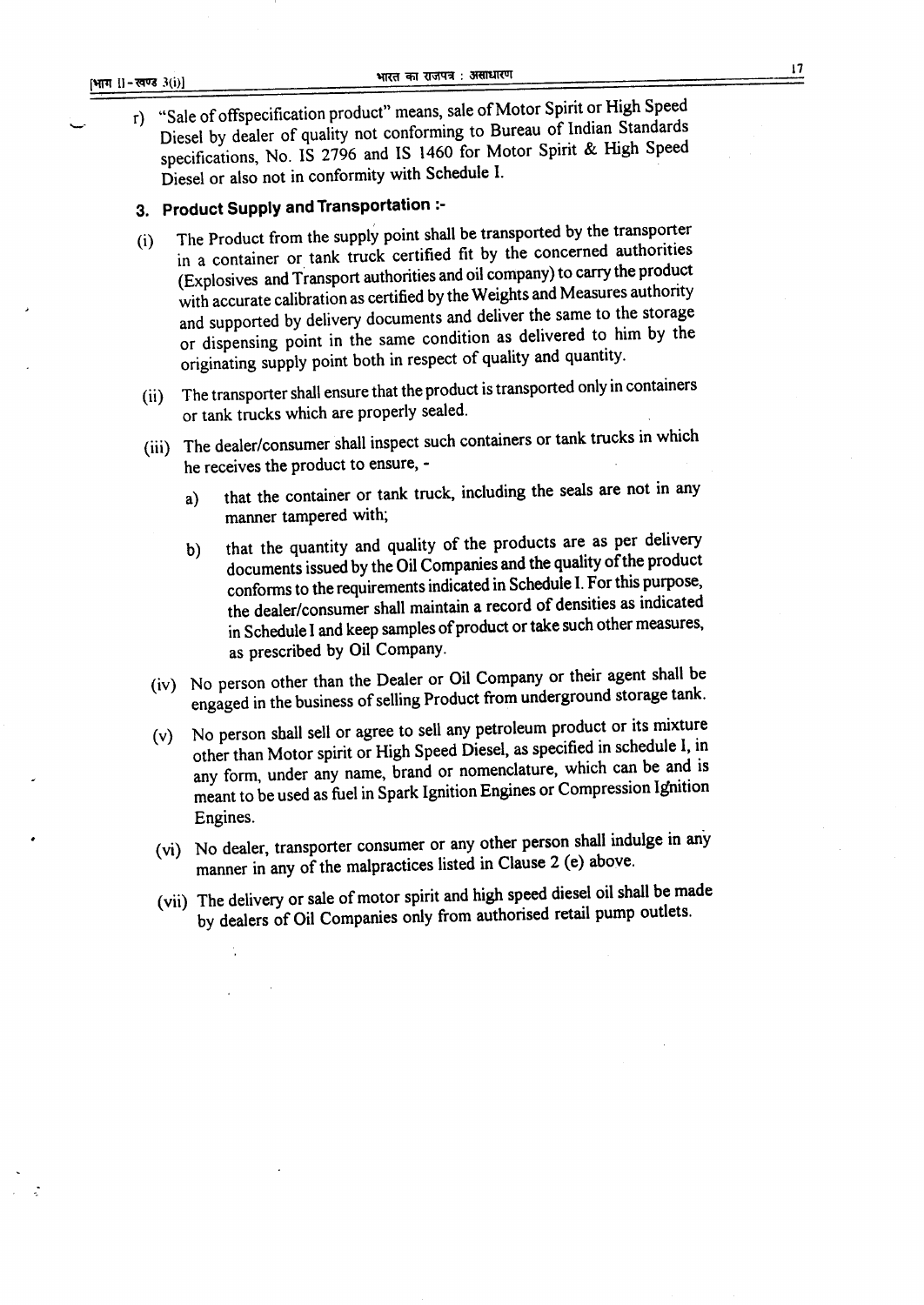#### 4. Power of Search and Seizure --

- (A) Any Gazetted Officer of the Central or State Government or any Police Officer not below the rank of Deputy Superintendent of Police (DSP) duly authorised, by general or special order by the Central Government or State Government as the case may be or any Officer of the concerned Oil Company not below the rank of Sales Officer may, with a view to securing compliance with the provisions of this Order, or for the purpose of satisfying himself that this order or any order made thereunder has been complied with-
- (i) enter and search any place or premises being made use of or suspected to be made use by a dealer, transporter, consumer or any other person who is an employee or agent of such dealer / transporter / consumer or any other person, with respect to which there is reason to believe that the provisions of this order have been / are being or are about to be contravened.
- (ii) stop and search any person or vehicle or receptacle used or intended to be used for the movement of the product.
- (iii) inspect any book of accounts or other documents or any stock of the product used or suspected to be used in the business of the dealer, transporter, consumer or any other person suspected to be an employee or agent of the dealer, transporter or consumer.
- (iv) take samples of the product and / or seize any of the stocks of the product which the officer has reason to believe has been or is being or is about to be used in contravention of this order and hereafter take or authorise tha taking of all measures necessary for securing the production of stocks/ items so seized before the Collector having jurisdiction under the provision of the Essential Commodities Act, 1955 (10 of 1955) and for their safe custody pending such production.
- (B) While exercising the power of seizure provided under clause A(iv) the authorised officer shall record in writing the reasons for doing so, a copy of which shall be given to the dealer, transporter, consumer or any other concerned person.
- (C) The provisions of section 100 of the Code of Criminal Procedure, 1973 (2 of 1974), relating to search and seizure shall, as far as may be, apply to searches and seizures under this Order.

#### 5. Sampling of Product -

(1) The Officer authorised in clause 4 shall draw of the sample from the tank, nozzle, vehicle or receptacle as the case may be to check whether density and / or other parameters of the product conform to requirements indicated in Schedule l.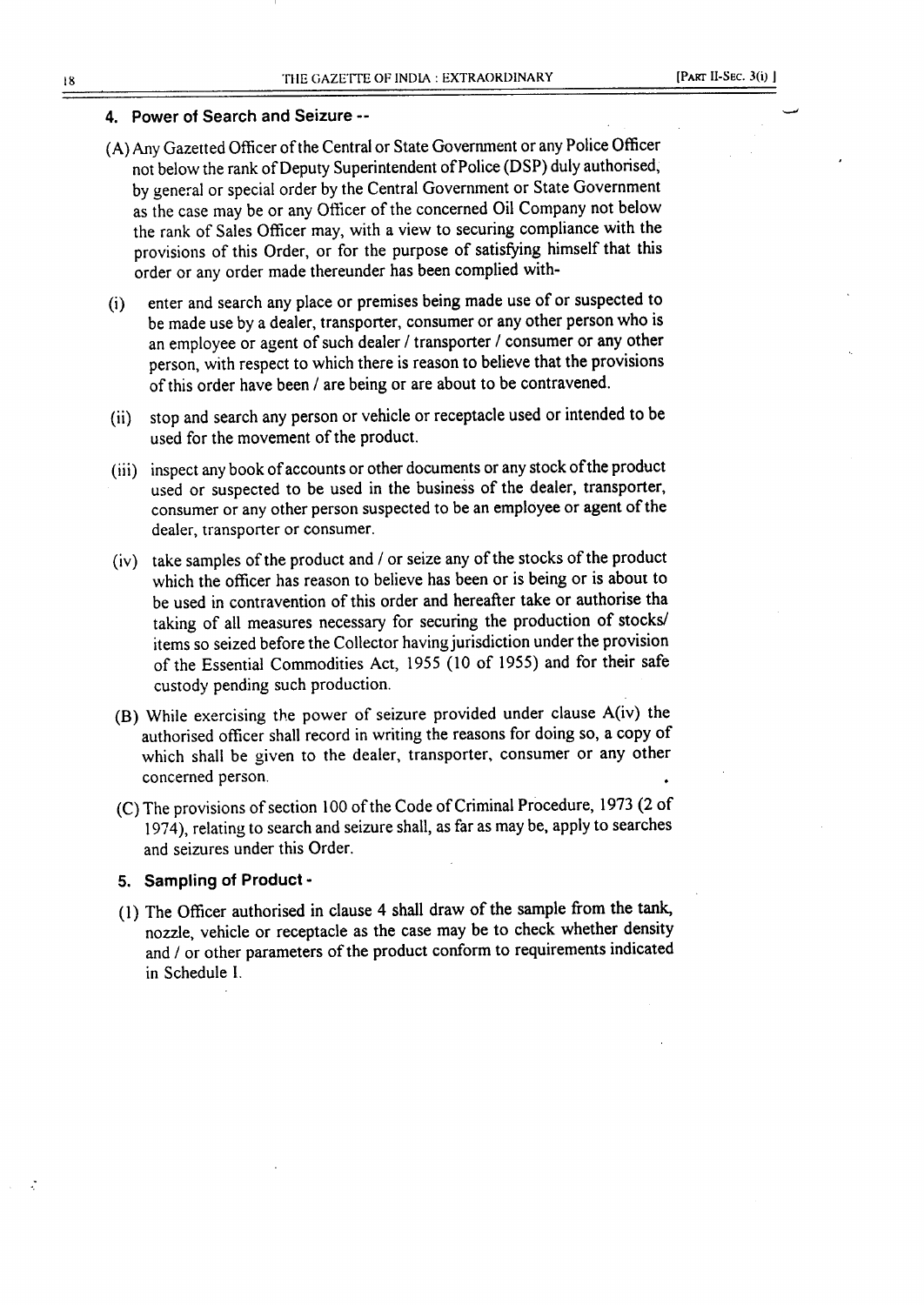- --------.- -- ----- (2) The Officer authorised in clause 4 shall take, sign and search of the 1 literature of 1 literature of the High Speed Diesel. 2 samples each of the Motor Spirit or 3 of 1 lit. each of the High Speed Diesel. 2 samples of Motor Spirit ( or one of High Speed Diesel ) would be given to the Dealer or transporter or concerned person under acknowledgement with instruction to preserve the sample in his safe custody till the testing or investigations are completed, 2 samples of MS (and *I* or one of HSD), would be kept by the concerned Oil Company or department and the remaining two samples of MS (and/or one of HSD) would be used for laboratory analysis.
	- (3) Samples shall be taken in clean glass or aluminium containers. Plastic Containers shall not be used for drawing samples.
	- (4) The sample label should be jointly signed by the officer who has drawn the sample, and the dealer or transporter or concerned person or his representative and the label shall contain information as regards the product. name of retail outlet, quantity of sample, date, name and signature of the officer, name and signature of the dealer or transporter or concerned person or his representative.
	- (5) The authorised officer shall send the sample of the product taken mder subclause (2) within 10 days to any of the laboratories mentioned in Schedule III appended to this Order or such other laboratory as notified by the Government in the Official Gazette for this purpose, for analysis with a view to checking the Official Gazette for this purpose, for analysis with a violute conform to whether the density and  $\ell$  or other parameters of the product conformation of  $\ell$ requirement:;indicatcd in Schedule I.

# 6. Power of Central Governments to issue directions --

The Central Government may, from time to time, by a general or special order issue to any dealer, transporter or consumer or any other person, such directions as it considers necessary regarding storage, sale, transportation and disposal of motor spirit or high speed diesel and upon the issue of such directions, such dealer, transporter or consumer shall be bound to comply therewith.

# 7. provision of the order to prevail over previous orders of State Governments. ete-

The provisions of this Order shall have effect notwithstanding anything to the contrary contained in any Order made by a State Government or by an Officer of such State Government before the commencement of this Order except as respects anything done, or omitted to be done thereunder before such commencement.

## 8. Repeal and Saving:

.

- (1) The motor spirit and high speed diesel (Prevention of malpractices in Supply and Distribution) Order, 1990 is hereby repealed.
- (2) Notwithstanding such repeal, anything done or any action taken under the Motor Spirit and High Sped Diesel (prevention of Malpractices in Supply and Distribution) Order 1990 shall, in so far as it is not inconsistent with the provisions of this Order, be deemed to have been done or corresponding provisions of this Order.

[F. No. P\_II013/1/97-Dist.]

DEVI DAYAL, Addl. Secy.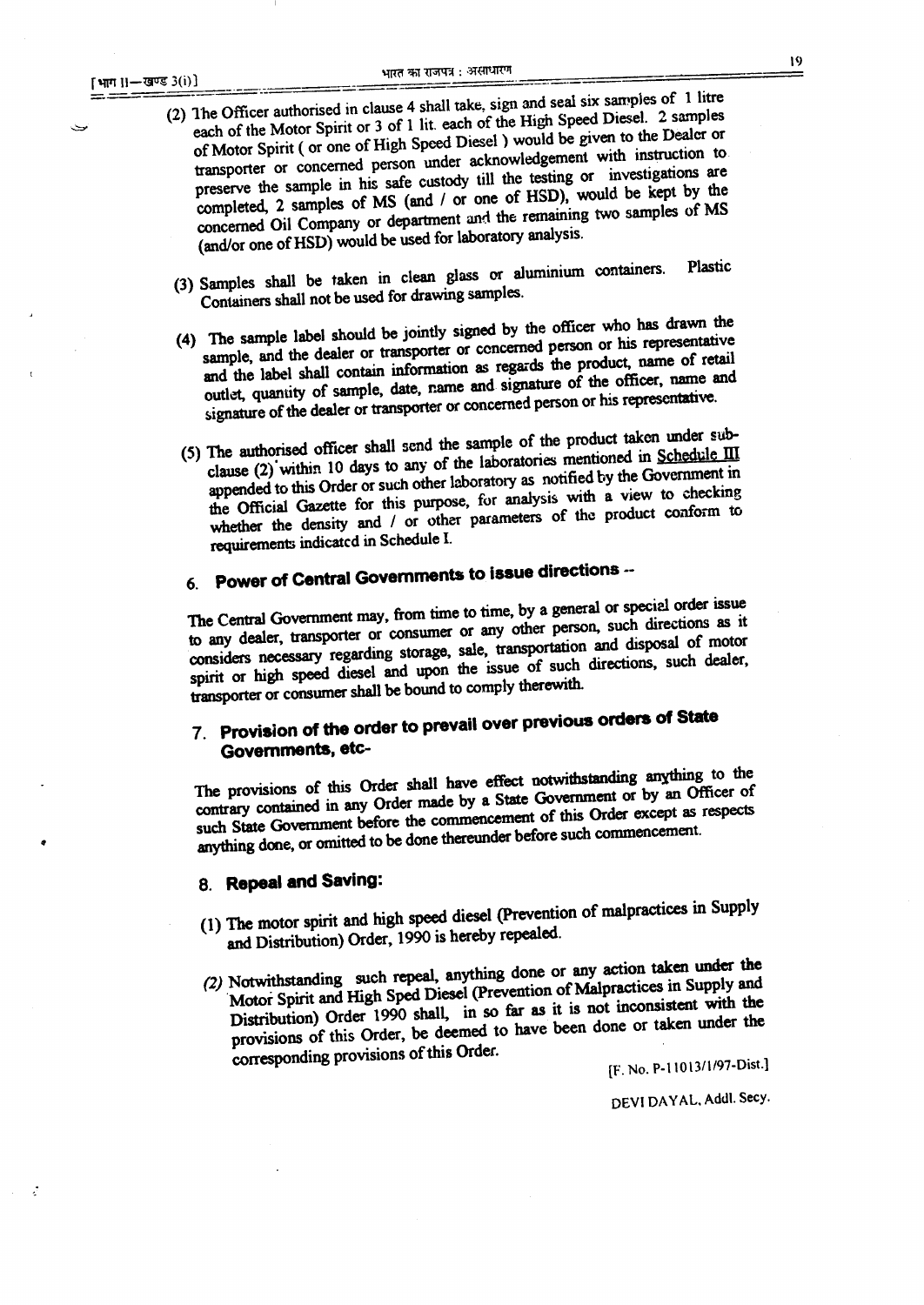$\,$   $\,$ 

## IS 2796:1995 **SCHEDULE - I** (See Clause 2(a))

# Table 1 : Requirements for Motor Gasoline

(Clauses 4.1.1., 4.3 and 4.4.1)

| SI.<br>No. | Characteristic |                                                                      | <b>Requirements</b>          |                                                                                                                                                                                                                                |                                        | Method of Test, Ref. to              |                                     |
|------------|----------------|----------------------------------------------------------------------|------------------------------|--------------------------------------------------------------------------------------------------------------------------------------------------------------------------------------------------------------------------------|----------------------------------------|--------------------------------------|-------------------------------------|
|            |                |                                                                      | 87 Octane<br><b>Unleaded</b> | 87<br>Octane<br><b>Leaded</b>                                                                                                                                                                                                  | 93<br>Octane<br>Leaded                 | $P:$ of IS<br>1448                   | Annex of<br><b>This</b><br>Standard |
| (1)        |                | (2)                                                                  | (3)                          | (4)                                                                                                                                                                                                                            | (5)                                    | (6)                                  | (7)                                 |
| ı)         |                | Colour, Visual                                                       | Colourless                   | Orange                                                                                                                                                                                                                         | <b>Red</b>                             |                                      | ٠                                   |
| ii)        |                | Copper Strip corrosion for 3 h at 50°C                               |                              | ← Not more than No. 1 ––––                                                                                                                                                                                                     |                                        | [P:15]                               |                                     |
| iii)       |                | Density at 15°C, K2/m <sup>3</sup>                                   |                              | we have been a between the set of the set of the set of the set of the set of the set of the set of the set of the set of the set of the set of the set of the set of the set of the set of the set of the set of the set of t |                                        | [P:15]                               |                                     |
| iv)        |                | <b>Distillation</b>                                                  |                              |                                                                                                                                                                                                                                |                                        | [P:18]                               |                                     |
|            | a)             | Initial boiling point                                                |                              | $\leftarrow$                                                                                                                                                                                                                   | <-------Not limited but to be reported |                                      |                                     |
|            |                | b) Recovery up to 70°C (E 70), percent<br>by volume                  | $10-45$                      | $10 - 45$                                                                                                                                                                                                                      | $10 - 5$                               |                                      |                                     |
|            | C)             | Recovery up to 100°C (E 100),<br>percent by volume                   | 40-70                        | $40 - 70$                                                                                                                                                                                                                      | 40-70                                  |                                      |                                     |
|            |                | d) Recovery up to $180^{\circ}$ C (E 180),<br>percent by volume, Min | 90                           | 90                                                                                                                                                                                                                             | 90                                     |                                      |                                     |
|            |                | e) Final boiling point, Max                                          | $215^{\circ}C$               | $215^{\circ}C$                                                                                                                                                                                                                 | $215^{\circ}$ C                        |                                      |                                     |
|            | D.             | Residue, percent by volume, Max                                      | $\mathbf{2}$                 | $\mathbf{2}$                                                                                                                                                                                                                   | $\overline{\mathbf{2}}$                |                                      |                                     |
| v)         |                | Octane Requirements:                                                 |                              |                                                                                                                                                                                                                                |                                        |                                      |                                     |
|            |                | a) Research Octane number, Min                                       | 87                           | 87                                                                                                                                                                                                                             | 93                                     | [P:27]                               |                                     |
|            |                | 0r                                                                   |                              |                                                                                                                                                                                                                                |                                        |                                      |                                     |
|            |                | b) Anti-knock index,<br>(RON+MON)/2,Min                              | 82                           | 82                                                                                                                                                                                                                             | 88                                     | $[P:26]$ and<br>[P:27]               |                                     |
| vi)        |                | Potential gum <sup>1</sup> , g/m <sup>3</sup> , Max                  | 50                           | 50                                                                                                                                                                                                                             | 50                                     |                                      | 2                                   |
| vii)       |                | Existent gum, g/m <sup>3</sup> , Max                                 | 40                           | 40                                                                                                                                                                                                                             | 40                                     | [P:29](Air<br>jet solvent<br>washed) |                                     |

20

 $\ddot{\cdot}$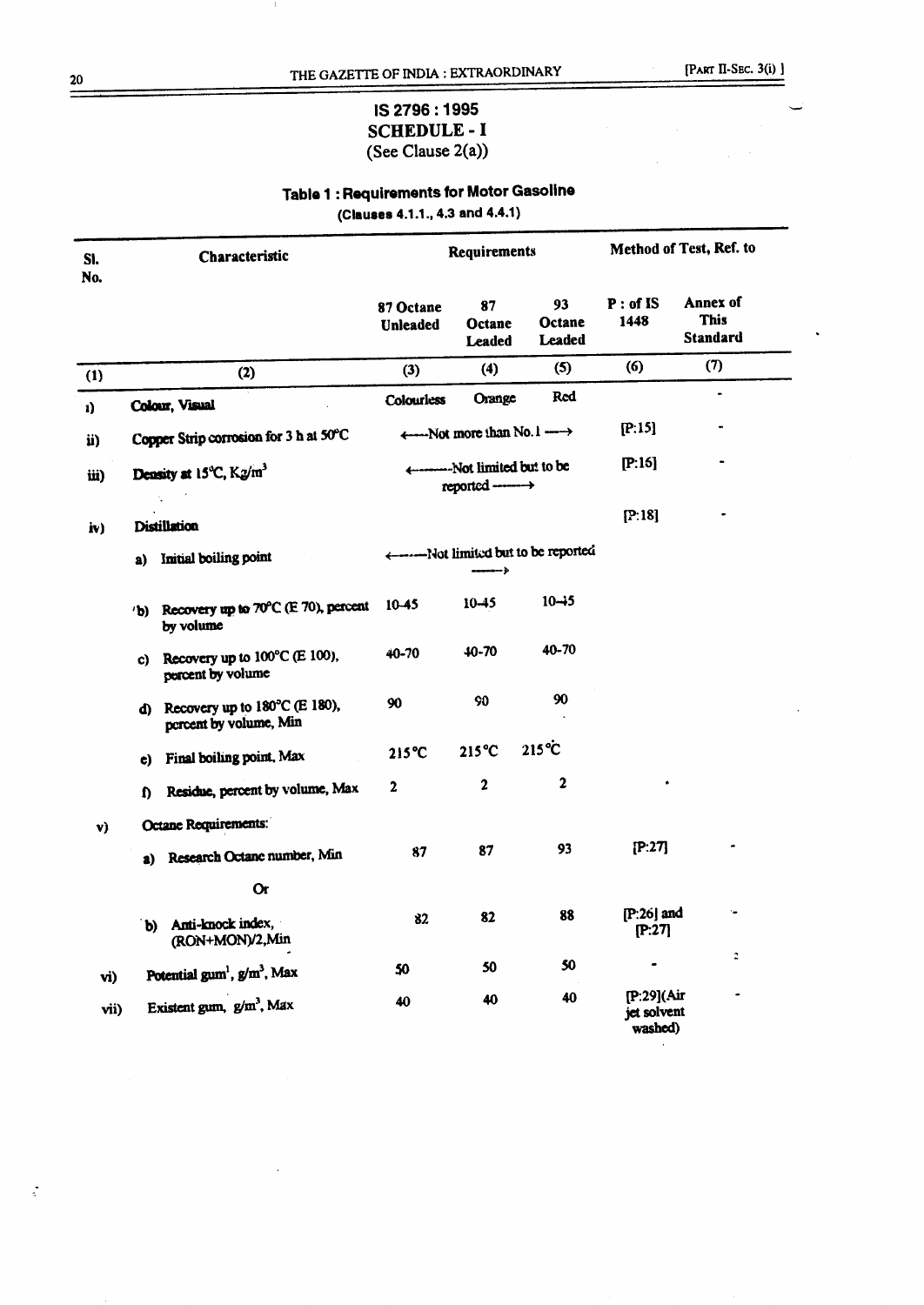| լուս |                |                                                                                             | (3)      | (4)         | $\cdot$ 2, $\cdot$ | (6)                                | (7)     |
|------|----------------|---------------------------------------------------------------------------------------------|----------|-------------|--------------------|------------------------------------|---------|
|      | 7 I )<br>viii) | $\mathcal{L}$<br>Sulphur, total, percent by mass, Max                                       | 0.20     | 0.20        | 0.20               | [P:34]                             |         |
|      | ۰<br>ix)       | Lead content (as Pb) <sup>3</sup> , g/l, Max                                                | 0.013    | 0.56        | 0.80               | $[P:38]$ <sup>4</sup> or<br>[P:82] |         |
|      | X)             | Reid vapour pressure, (RVP) at 38°C,                                                        | 35-70    | 35-70       | 35-70              | $[P:39]^{5}$                       |         |
|      |                | kPa                                                                                         |          |             |                    |                                    | Annex B |
|      | xi)            | Water tolerance of gasoline-alcohol<br>blends, temperature for phase separation,<br>°C, Max |          |             |                    |                                    |         |
|      |                | Summer <sup>6</sup><br><b>a</b> )                                                           | 10       | 10          | 10                 |                                    |         |
|      |                | Winter <sup>7</sup><br>b)                                                                   | $\bf{0}$ | $\mathbf 0$ | $\bf{0}$           |                                    |         |
|      | xii)           | Vapour lock index (VLI)<br>(VLI=10 RVP + 7 E 70), Max                                       |          |             |                    |                                    |         |
|      |                | Summer <sup>6</sup><br>a)                                                                   | 750      | 750         | 750                |                                    |         |
|      |                | b) Other months                                                                             | 950      | 950         | 950                |                                    |         |

- <sup>1</sup> To be carried out at the refinery end only, and the limit for the test is meant for products prior to addition of multifunctional additives, if used, However the use of multifunctional additives does not exempt the manufacturer from meeting this requirement prior to addition
- of additives.<br><sup>2</sup> Under preparation. Till such time ASTMD 873-88 (4 hour duration) shall be followed. This test shall be carried out on the gasoline before addition of multifunctional detergent/dispergent additives, as these may interfere with the test.
- determines a the test may interfere with the test. .) Lead content will be phased out as per the government direccives as and when they are notified and the requirements of lead content shall apply accordingly.
- 
- For unleaded gasoline test method ASTM D 5058/IP 352 shall be followed. For the gasoline-alcohol blends, the dry vapour test method given in Annex A shall be
- followed , From May to July in central and northern plains of India.
- The lower than  $0^{\circ}$ C in the northern may region in winter it is expected that temperature may be lower than  $0^{\circ}$ C in the northern may region and hence phase separation shall not take place till -10°C

# AMENDMENT NO.1 MARCH 1997 TO IS 2796:1995 MOTOR GASOLINES -**SPECIFICATION (Second Revision)**

 $*$  [page 3, Table 1, Sl. No.(viii), col 3]-Substitute '0.15' for '0.20'

35056198-4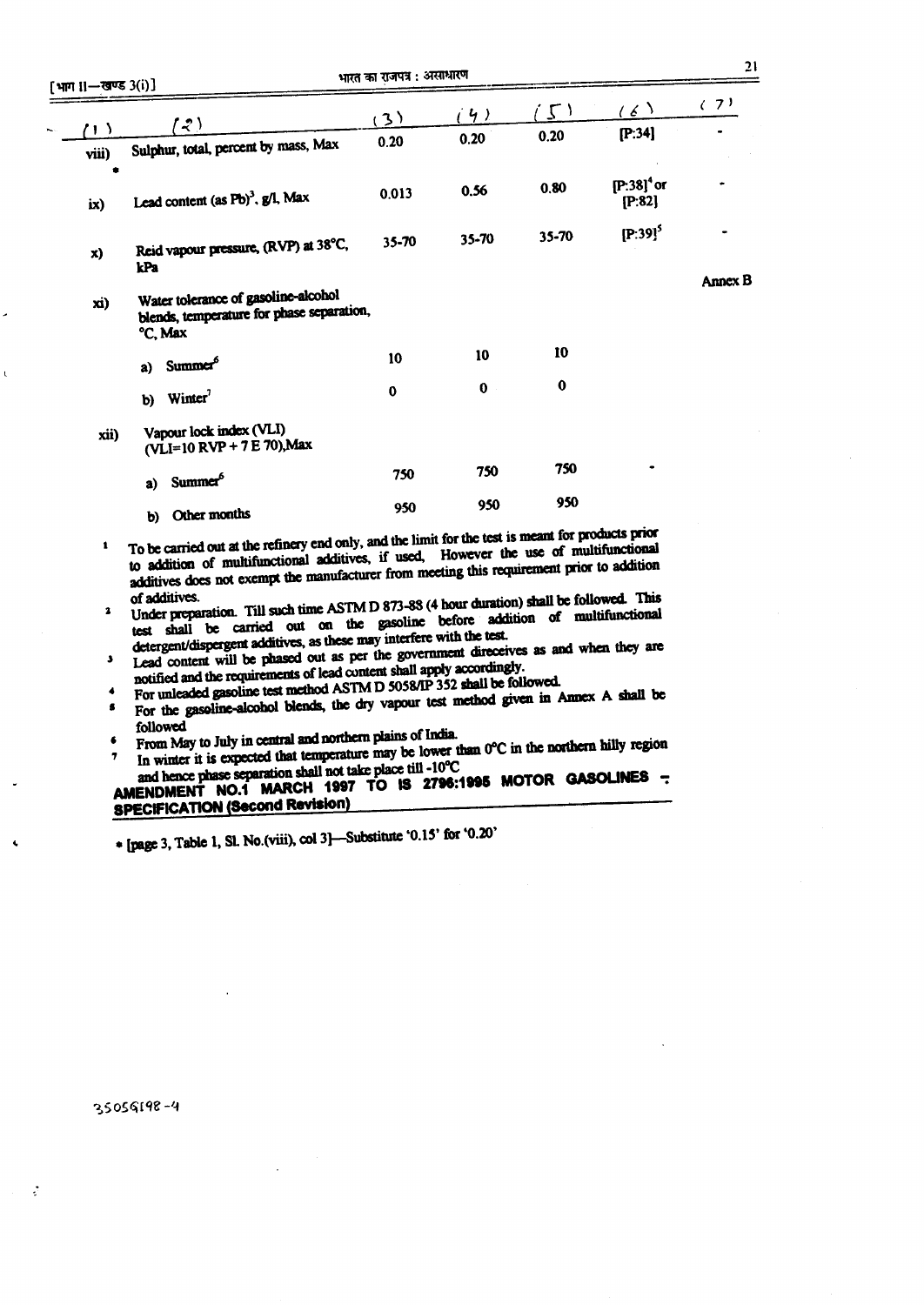#### IS 1460: 1905

### **Table 1 Requirements for Diesel Fuels** (Clause 4.2)

| SI.<br>No. | <b>Characteristics</b>                                                     | <b>Requirements</b><br><b>HSD</b>                    | <b>Method of Test,</b><br><b>Ref to</b> |
|------------|----------------------------------------------------------------------------|------------------------------------------------------|-----------------------------------------|
| (1)        | (2)                                                                        | (3)                                                  | $\bf{(4)}$                              |
|            | Acdity, inorganic                                                          | Nil                                                  | P:2                                     |
|            | Acdity, total, mg of KOH/g.Max                                             | 0.30                                                 | P:2                                     |
|            | Ash, percent by mass, Max                                                  | 0.01                                                 | P:4                                     |
|            | Carbon residue (Ramsbottom) on 10<br>percent residue, percent by mass, Max | 0.35'                                                | P:8                                     |
|            | Cetane number 1), Min                                                      | $45^{\circ}$                                         | P:9                                     |
|            | Pour point <sup>(3)</sup> , Max                                            | 6°C for winter and<br>18°C for summer <sup>4</sup>   | P:10                                    |
|            | Copper strip corrosion for 3 h at 100°C                                    | Not worse than<br><b>No. 1</b>                       | P:15                                    |
|            | Distillation, 90 percent voluma recovery at<br>"C. Max                     | 366                                                  | P:18                                    |
|            | Flash point <sup>5</sup> ):                                                |                                                      |                                         |
|            | <sup>4</sup> ) Abel, <sup>o</sup> C, Min                                   | 32                                                   | P:20                                    |
|            | b) Pensky-Martens, °C, Min.                                                |                                                      | P:21                                    |
|            | Kinematic viscosity, cSt, at 40°C                                          | 1.8 to $5.0$                                         | P:25                                    |
|            | Sediments, percent by mass, Max                                            | 0.05                                                 | P:30                                    |
|            | Density at 15°C, kg/m <sup>2</sup>                                         | 820-880                                              | P:32                                    |
|            | Total sulphur <sup>5</sup> ), percent by mass, Max                         | 1.0                                                  | P:33                                    |
|            | Water content, percent by volume, Max                                      | 0.05                                                 | P:40                                    |
|            | Cold Filter Plugging Point (CFPP) <sup>2</sup> ), Max                      | 9°C for winter and<br>21°C for summer <sup>4</sup> ) | P:110                                   |
|            | Total sediments, mg per 100 ml'), Max                                      | 1.6                                                  |                                         |

- This limit is applicable prior to addition of cetane number  $\ddot{}$ improvers, if used. In case a value exceeding the limit is obtained on finished fuels in the market, ASTM D 4046 shall be used to establish the presence of nitrate containing cetane number improvers. In such case the present limit for carbon residue cannot be applied. However, the use of cetane number improvers does not exempt the manufacturer from meeting this requirement prior to the addition of additives.
- When a test engine is not available or when the quantity of the  $2)$ sample is too small for an engine rating 'Calculated Cetane Index by Four Variable Equation' by ASTM D 4737 may be used for estimation of cetane number. The error in prediction of the 'Calculated Cetane Index' by this method will be less than +2 Cetane Number for fuels having Cetane Number within the range of 32 to 56. It may be noted that this method is not applicable to